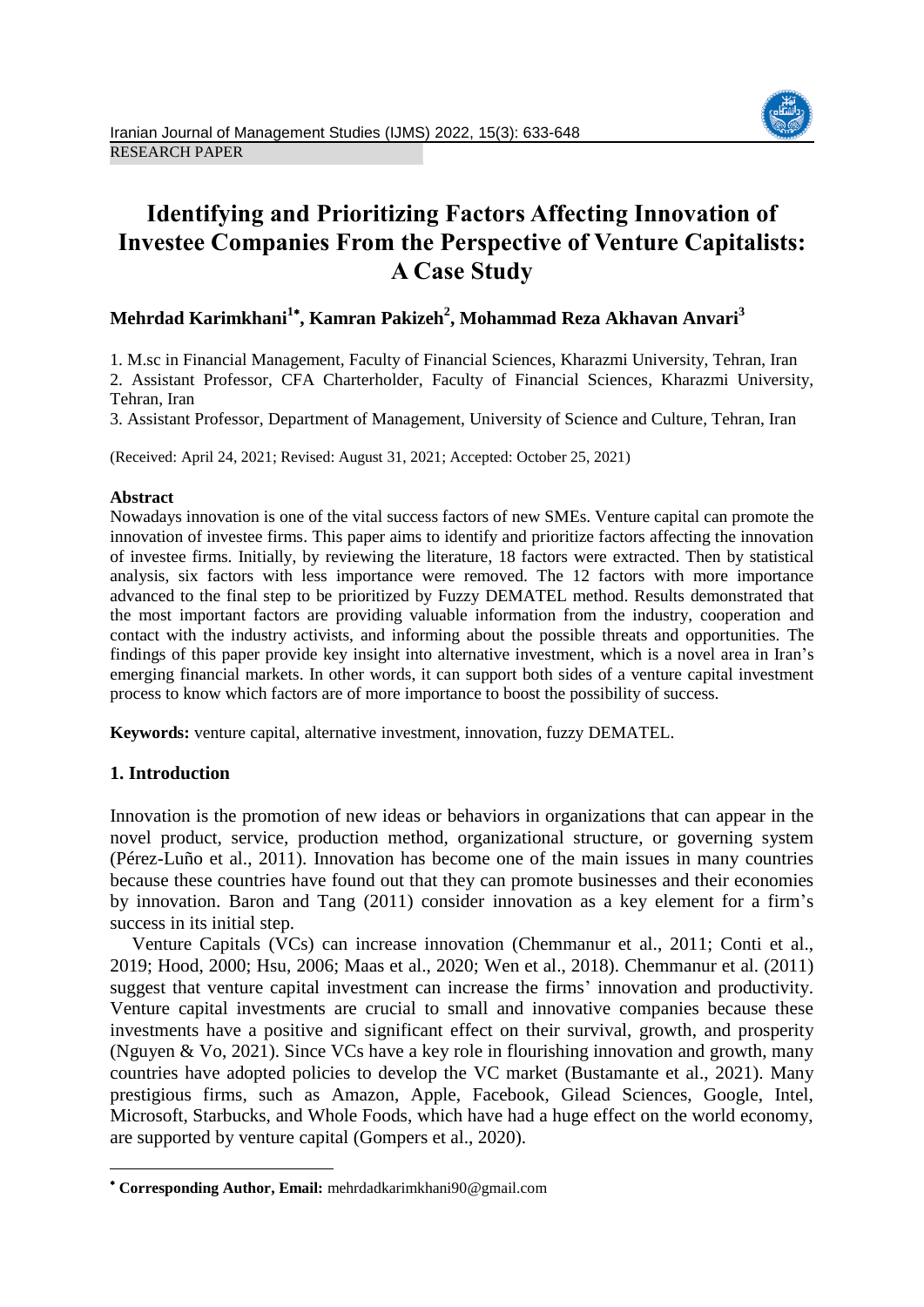VCs provide both financial and non-financial support for entrepreneurial firms. This support improves the success chance of the firms (Chemmanur et al., 2011). VCs take part in the backed ventures' managerial decisions, usually by membership in their board of directors (Sahlman, 1990). By and large, VCs are skilled at screening and contracting. They are also able to advise the investee firm on specific markets in which they invest (Peneder, 2014). VCbacked firms display higher efficiency compared to non-VC-backed firms in the same period (Chemmanur et al., 2011). A dynamic VC market affects the economy of countries. Innovation has a crucial role in improving economic growth, and entrepreneurial firms are leading this trend (Lerner & Tag, 2013). Today, one of the main reasons for increasing innovation in modern countries is developed infrastructure to spread the activity of such investors in those societies. On the other hand, competition is running high in all fields globally, which instigates innovation in many areas. In light of the VC's role in the promotion of innovation, conducting this research seems to be necessary.

Venture capital is a vital financing resource of risky and high potential companies (Howell, 2020). Nonetheless, what VCs do consists of a broader range of activities compared to traditional financial intermediaries such as banks. In addition, to provide ventures with financial supports, they play diverse roles to develop the supported firm into a professional firm (Hellmann & Puri, 2002).

VCs have proven their standing in the modern world as financial and nonfinancial supporters of newborn businesses, which usually have small and medium sizes. They back start-ups that need money and also support them by taking part in their managerial and decision-making positions in exchange for earning partial ownership of the company's equity. This presence in enterprises can result in the improvement of innovation (Karimkhani et al., 2018).

By carrying out this research, VCs will be well aware of effective factors on innovation improvement and focus on more important factors during their investment process. Knowing these factors and their ranks can also improve the return of investment and increase the efficiency of investment decisions that are made at VCs. Therefore, the research is after factors by which VCs can enhance the innovation of target firms, and then tries to prioritize them in terms of importance to fill the existing gap in this area. Therefore, this research aims to answer these questions: What are the most important factors affecting innovation promotion of investee companies? And how important is each of them?

Venture capital as a branch of finance is a new area in Iran that needs more attention and support from decision-makers to take a more significant part of financing responsibility in the country. The present research is the first study in this field that aims to identify and prioritize the most important factors affecting innovation promotion of investee companies using Fuzzy MADM methods in Iran. This research can be helpful for VCs decision-makers to increase the quality of their investment decisions.

#### **2. Literature Review**

#### *2.1. Venture Capital and Innovation*

Pérez-Luño et al. (2011) suggest that the life cycle of business models and products are shortened; therefore, a firm's ability to offer new options to the market is critical. In the last decade, the ability of companies to innovate has drawn much attention thanks to technology changes, decline of products' life cycle, and globalization of markets (Nordman & Tolstoy, 2014). The only way to survive and prosper in fiercely competitive markets is innovation (Rosenbusch et al., 2011). Creating a start-up in a market doesn't necessarily positively affect job creation and economic growth, because a new business needs to be innovative to affect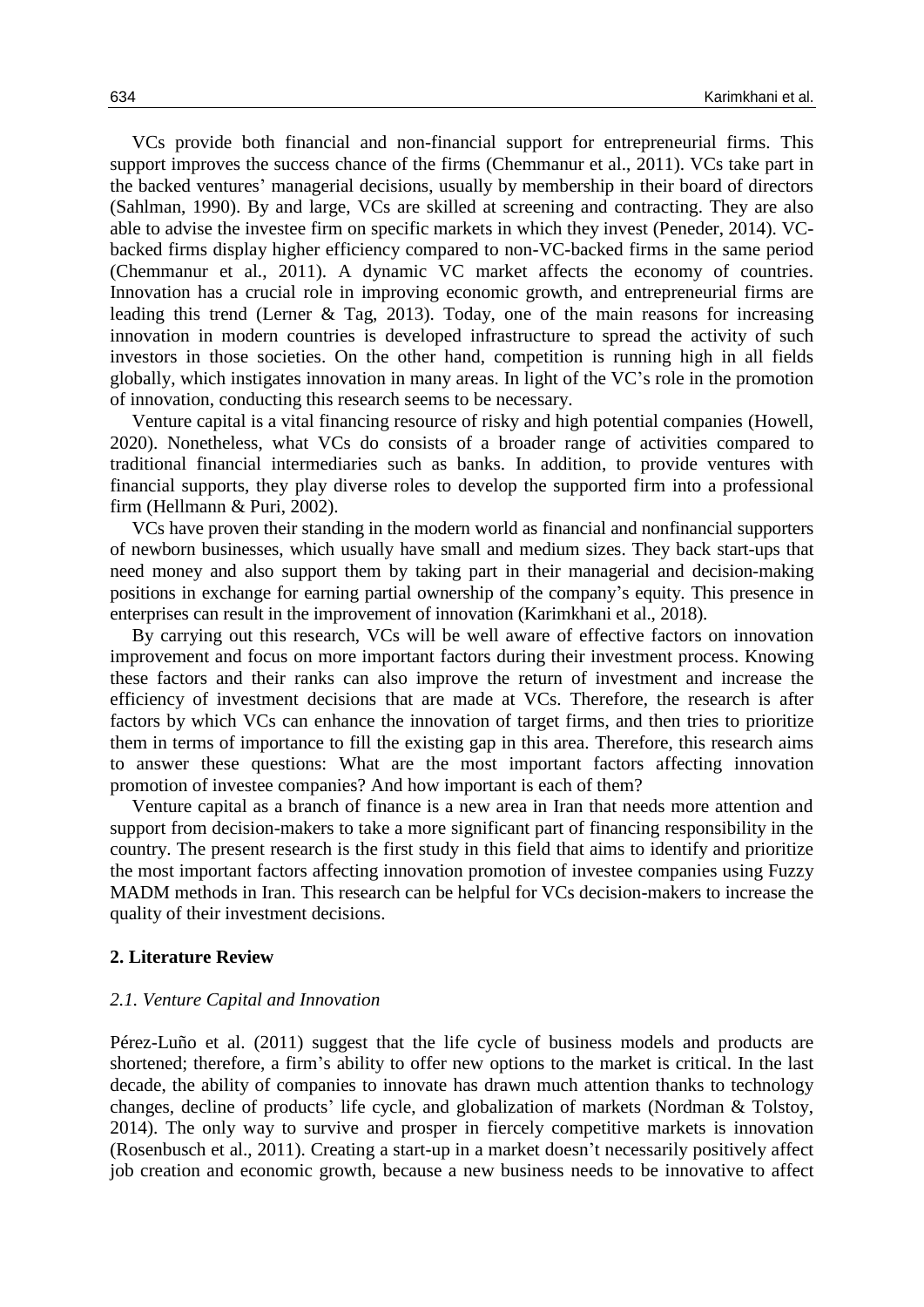those fields and mere presence in a market doesn't secure those positive effects (Colombelli et al., 2016). Supporting innovative new businesses, which usually have small and medium size, leads to economic growth, but founders of such businesses are faced with some troubles in financing their ideas. Investment in small and medium-sized businesses is a challenging decision because of high risks and deep information asymmetries (Hall, 2005; Lerner, 1995; Lerner & Tag, 2013). VCs are experts at addressing these problems by connecting innovative entrepreneurs to investors (Lerner & Tag, 2013). VC is a suitable alternative for ventures faced with hardship in obtaining financial aids from traditional financial intermediaries (Manigart et al., 2002). As venture capital investment plays a substantial role in financing innovation in economies, governments can help develop venture capital. For instance, from the beginning of Covid-19, billions of dollars in Europe, North America, and other parts of the world have been injected to protect VC-backed companies against the economic fallout of the disease (Janeway et al., 2021).

Although financing from banks is very difficult for entrepreneurs, they are willing to bear more degrees of risk compared to what is acceptable for banks (Lerner & Tag, 2013). In the comparison between venture capitalists and banks in providing small and medium-sized enterprises with external financing, VCs support firms in a variety of aspects in addition to financial aids. They can play active and multi-faceted roles like strategic and operational conduct of their portfolio firms such as the employment of expert personnel, development of a business plan, creation of contact with other firms, clients and investors because they possess deep knowledge about the related industry (Hellmann & Puri, 2000). Banks are an the indispensable source of financing the new firms, but compared to VCs in fulfilling the venture's financial needs, banks are more sluggish (Ueda, 2004).

VC development in a country is highly dependent on the development of the country's financial markets because the developed stock market prepares proper exit chances for VC firms (Lerner & Tag, 2013). A developed stock market affects innovation positively because the venture capital market under this circumstance is robust (Michelacci & Suarez, 2004).

Decision makers in organizations strive to make sure that not only their organization is innovative but also this innovation is persistent rather than temporary (Waldkirch et al., 2021). They improve the innovation of firms by investment in R&D activities (Hua et al., 2016). Spending on research and development activities promotes innovation, which can result in the commercialization of the idea (Lerner & Tag, 2013). They also may augment innovation by supporting firms to patent their inventions (Chemmanur et al., 2011; Conti et al., 2019; Hua et al., 2016; Lerner & Tag, 2013; Stuart et al., 1999). Gao (2007) suggests that VCs enhance innovation by facilitating firm's access to essential resources for growth and survival, increasing investment in R&D sector, setting the stage for next financings, establishing a motivational system for the investee firm, and highlighting the firm's goals to become a leading firm in the related industry. Chemmanur et al. (2011) suggest that VCs cooperate positively in fields such as providing a motivational atmosphere for both management and employees and connecting the venture to useful networks that include suppliers and potential customers. Hsu (2006) highlights the positive role of preceding alliances in order to start new partnership.

Lerner and Tag (2013) believe that innovative entrepreneurs face hardship in financing from banks because of asymmetric information and moral hazard. Dutta and Folta (2016) state that VCs increase innovation by playing some roles, which fall into three categories. These roles are useful to address problems like asymmetric information and moral hazard.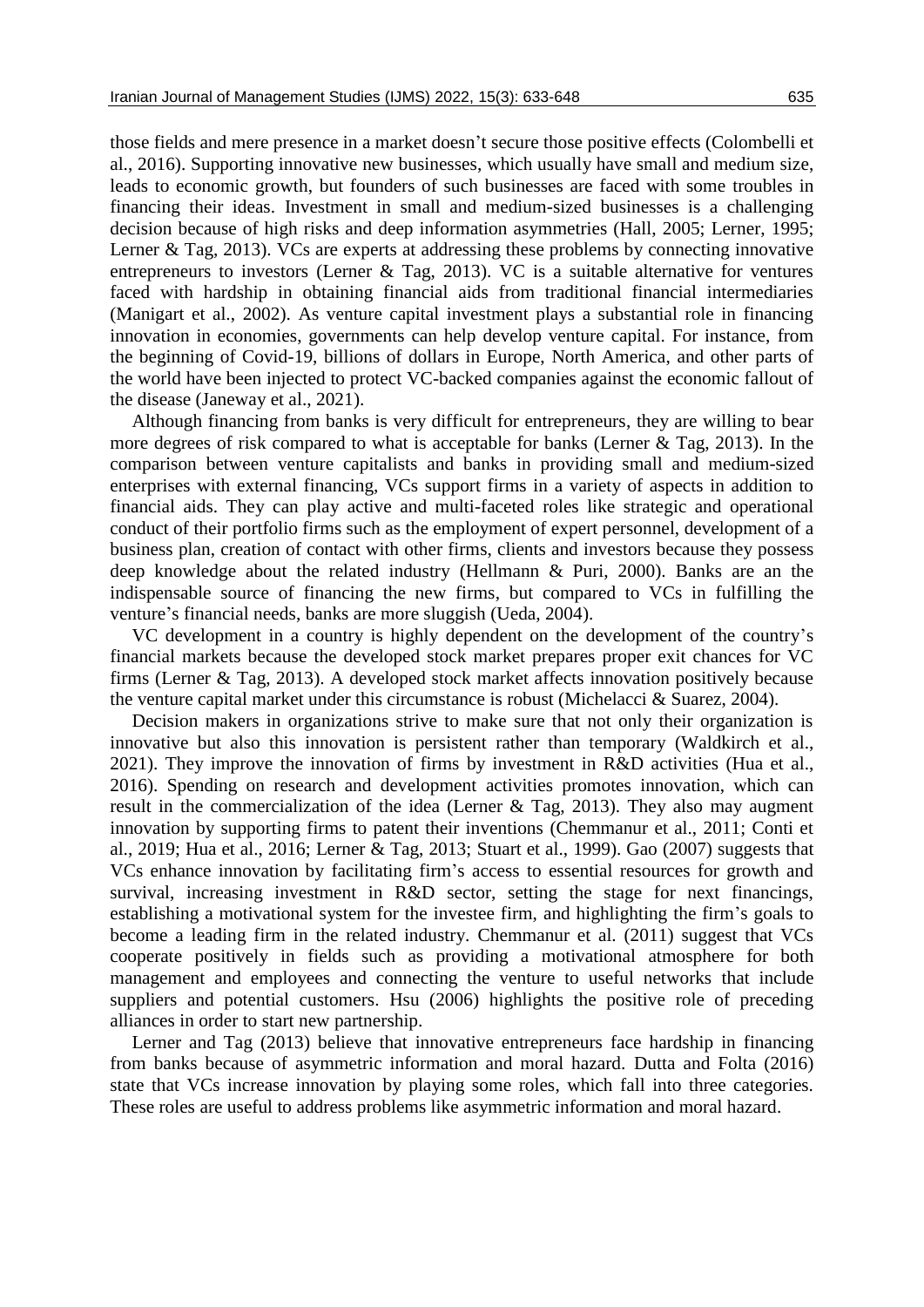### *2.1.1. VC's Role as a Quality Signal and Information Intermediary*

These investors enjoy in-depth relationships in the industry which provide precious contacts and information that are indispensable for early-stage ventures to prove their standing in the industry (Hellmann & Puri, 2000; Sorenson & Stuart, 2001). VCs may participate in innovation enhancement processes by supplying ventures with information about profitable cooperation with their fellow firms and preventing them from useless collaborating, which can adversely affect the venture's performance (Lindsey, 2008). Intermediaries like VCs can increase cooperation between firms through reducing transaction and search costs (Gans et al., 2000). VC investment in businesses sends a positive signal to the market about the bright future of that business, which results in increasing market visibility and reduces search costs to find potential partners. This positive signal to the market following the collaboration with a Venture Capitalist boosts venture's power to attract partners (Dutta & Folta, 2016) that leads to removing some obstacles for ventures to find a partner.

Higher search costs form the first challenge to find a partner. The next problem is that their quality is not yet discovered by the potential partners to assess their condition. The other impediment is that they are not well-developed to be a side of a partnership (Hsu, 2006). The endorsement can also be useful to attract human capital (Hellmann & Puri, 2000). The assimilation of competent employees is a significant challenge to convert a start-up into a mature organization (Hellmann & Puri, 2002). VCs also serve as an information go-between by providing outstanding information, which is critical to find proper resource partners. This access to resource partners enables ventures to create strategic alliances with their partners. These alliances, which form in the wake of VC investment, increase venture's innovation (Dutta & Folta, 2016). Firms usually see cooperation and the formation of relationships with other firms as a way to share their knowledge to promote their innovation performance (Wadhwa et al., 2016).

#### *2.1.2. VC's Role in Governance*

VCs seek to build a formal structure in the venture (Dutta & Folta, 2016) and create a system to monitor (Teker et al., 2016) the firm actions through playing a governing role. Chemmanur et al. (2011) believe that monitoring by VCs boost the efficiency of the venture. VCs conduct them by signing substantial binding contracts (Ramón-Llorens & Hernandez-Canovas, 2013) and board members (Bernstein et al., 2016; Wen et al., 2018), which secure their right to be a part of decision-making process. Hellmann (1998) suggests that efficient contracts are critical to manage the conflict of interest. Sahlman (1990) emphasizes the role of the contracts between VCs and ventures in managing their relationship and identifying their rights and obligations. The contract should also reduce agency costs and operating costs to the lowest possible level.

They have business intelligence and valuable experience to provide the firm with precious mentorship that improves the venture's overall performance. They are eligible to take part in various business affairs to create value. VCs are well aware of the potential threats and opportunities that the venture faces and recognize them better than the founders of the business (Dutta & Folta, 2016).

#### *2.1.3. VC's Role as a Financial Intermediary*

VCs are investors who serve as a go-between and invest in high-risk private start-ups. They act as an intermediary between those who are willing to invest their money in high-risk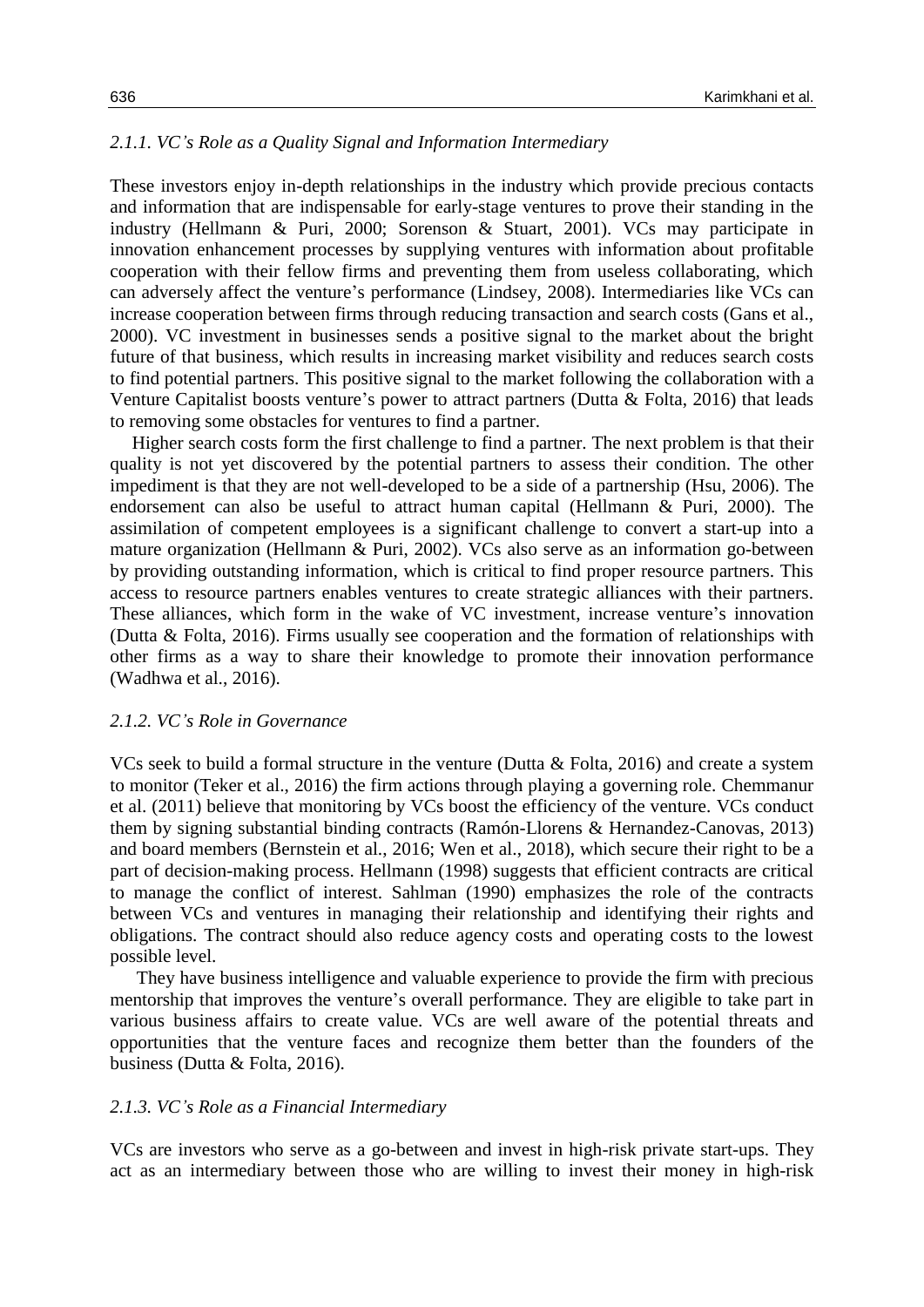businesses with high potential growth and founders of those opportunities or ventures (Kortum & Lerner, 2001). VCs must create returns, so they care about the time horizon of investment and make great efforts to commercialize the invested idea and exit on time because VC is a time-oriented industry (Dutta & Folta, 2016). Gu and Qian (2019) suggest that VCs can support innovative firms and increase the likelihood of their prosperity through their rich experience and expertise in management.

Their obligations can decrease their tolerance toward some failures in adopting innovation because innovation doesn't come without spending. On the other hand, the successful adoption of innovation generates value. VCs incentives to exit within a stipulated time frame can result in taking a shorter time to reach the intended result, which is successful commercialization, shortening this process, and successful adoption of innovation (Dutta & Folta, 2016).

After an in-depth examination of the literature on VC, 18 factors affecting innovation of target firms from VCs perspective were extracted. These are presented in the following table.

|                | <b>rable 1.</b> Pactors Affecting Innovation of Farget Pirins |                                   |
|----------------|---------------------------------------------------------------|-----------------------------------|
| <b>Row</b>     | <b>Factors</b>                                                | <b>References</b>                 |
|                |                                                               | (Hellmann & Puri, 2000) (Sorenson |
| 1              | Providing valuable information about the related industry     | & Stuart, 2001)                   |
|                |                                                               | (Lindsey, 2008)                   |
|                |                                                               | (Dutta & folta, 2016)             |
|                |                                                               | (Hellmann & Puri, 2000)           |
| $\mathfrak{2}$ | Having contact and cooperation with the industry activists    | (Sorenson & Stuart, 2001)         |
|                |                                                               | (Lindsey, 2008)                   |
|                |                                                               | (Chemmanur et al., 2011)          |
| 3              | Reducing search costs of potential partners                   | (Dutta & Folta, 2016)             |
| 4              | reducing search costs of human capital                        | (Hellmann & Puri, 2000)           |
|                |                                                               | (Stuart et al., 1999)             |
|                |                                                               | (Lerner & Tag, 2013)              |
| 5              | Supporting ventures to patent their inventions                | (Chemmanur et al., 2011)          |
|                |                                                               | (Hua et al., 2016)                |
|                |                                                               | (Conti et al., 2019)              |
| 6              | Facilitating the venture's access to essential resources for  | (Gao, 2007)                       |
|                | survival and growth                                           |                                   |
| 7              | Establishing a formal structure                               | (Dutta & Folta, 2016)             |
| 8              | Monitoring firm's actions                                     | (Teker et al., 2016)              |
|                |                                                               | (Bernstein et al., 2016)          |
| 9              | Signing obligatory and legal contracts                        | (Ramón-Llorens, & Hernández-      |
|                |                                                               | Cánovas, 2013)                    |
| 10             | Informing the ventures about potential opportunities and      | (Dutta & Folta, 2016)             |
|                | threats                                                       |                                   |
| 11             | Preventing ventures from entering harmful cooperation         | (Lindsey, 2008)                   |
| 12             | Making great efforts to commercialize the idea                | (Dutta & Folta, 2016)             |
|                |                                                               | (Gu & Qian, 2019)                 |
| 13             | Trying to make an on-time exit                                | (Dutta & Folta, 2016)             |
| 14             | Shortening the exit process                                   | (Dutta & Folta, 2016)             |
|                |                                                               | (Gao, 2007)                       |
| 15             | Increasing investment in R&D activities                       | (Lerner & Tag, 2013)              |
|                |                                                               | (Hua et al., 2016)                |
| 16             | Setting the stage for later financings                        | (Gao, 2007)                       |
| 17             | Creating a motivational system                                | (Gao, 2007)                       |
|                |                                                               | (Chemmanur et al., 2011)          |
| 18             | Highlighting the firm's goals                                 | (Gao, 2007)                       |

**Table 1.** Factors Affecting Innovation of Target Firms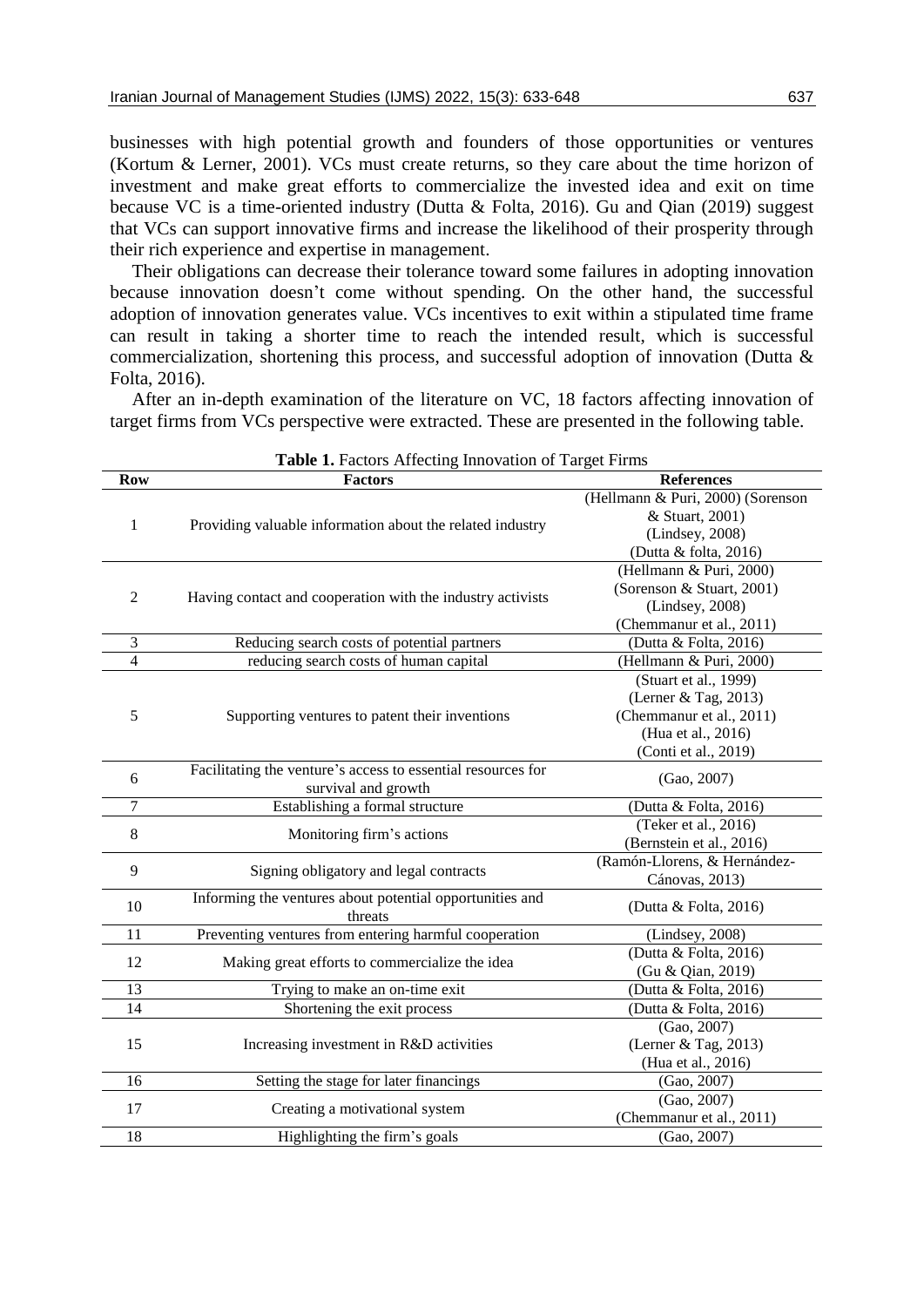## **3. Methodology**

This paper sought to identify and then prioritize the most effective factors by which VCs increase the innovation of target firms. In order to answer research questions, the factors effective on the innovation of target firms from VCs perspective were extracted by studying literature. Initially, 18 effective factors on innovation were extracted that can be seen in Table 1. Then, by distributing questionnaire among 27 VC experts, their opinions about each factor's importance were gathered. In the next stage, by using statistical hypothesis testing, extracted factors were screened, and factors with less importance were removed. In the final step, the most critical factors were prioritized using 12 expert opinions through fuzzy DEMATEL method.

## *3.1. Statistical Hypothesis Testing*

In the second step, we used statistical hypothesis testing to recognize the factors of consequence among 18 extracted factors and remove unimportant factors from the research. In order to conduct the second step, a five-point Likert-scale questionnaire was used. This was the first questionnaire of the research in which experts were asked to determine the importance of each 18 factors on innovation (1: very low, 2: low, 3: medium, 4: high, 5: very high) of target firms from VCs perspective. The questionnaire was filled out by 27 experts of the VC industry in Iran. After data collection, they were tested to see if they normally distributed using the Kolmogorov-Smirnov test. The result proved the existence of normal distribution in the data.

## *3.1.1. Test of Normality (Kolmogorov- Smirnov)*

This test was conducted at 95 percent of confidence level; thus, the maximum acceptable level of error to reject the null hypothesis was 5 percent.

The hypotheses of the Kolmogorov-Smirnov test are as follows:

- $H_0$ : The data come from the normal distribution.
- $H_1$ : The data do not come from the normal distribution.

|       | <b>Table 2.</b> Test of Normality |                                 |     |
|-------|-----------------------------------|---------------------------------|-----|
|       |                                   | Kolmogorov-Smirnov <sup>a</sup> |     |
|       | <b>Statistic</b>                  |                                 | Sig |
| Total |                                   | ∼                               | 200 |

In the table above, the significant value shows the degree of committing an error in rejecting the null hypothesis, which is not acceptable here because it is more than 5 percent; therefore, the null hypothesis should be retained. The result shows that data is normally distributed. Thus, taking into account the hypotheses of the study, the one-sample t-test was applied as a parametric test.

### *3.1.2. One-Sample T-Test*

In order to conduct the statistical hypothesis testing, one-sample t-test was used. This test was done at the confidence interval of 99%.

The hypotheses of the one-sample t-test are as below: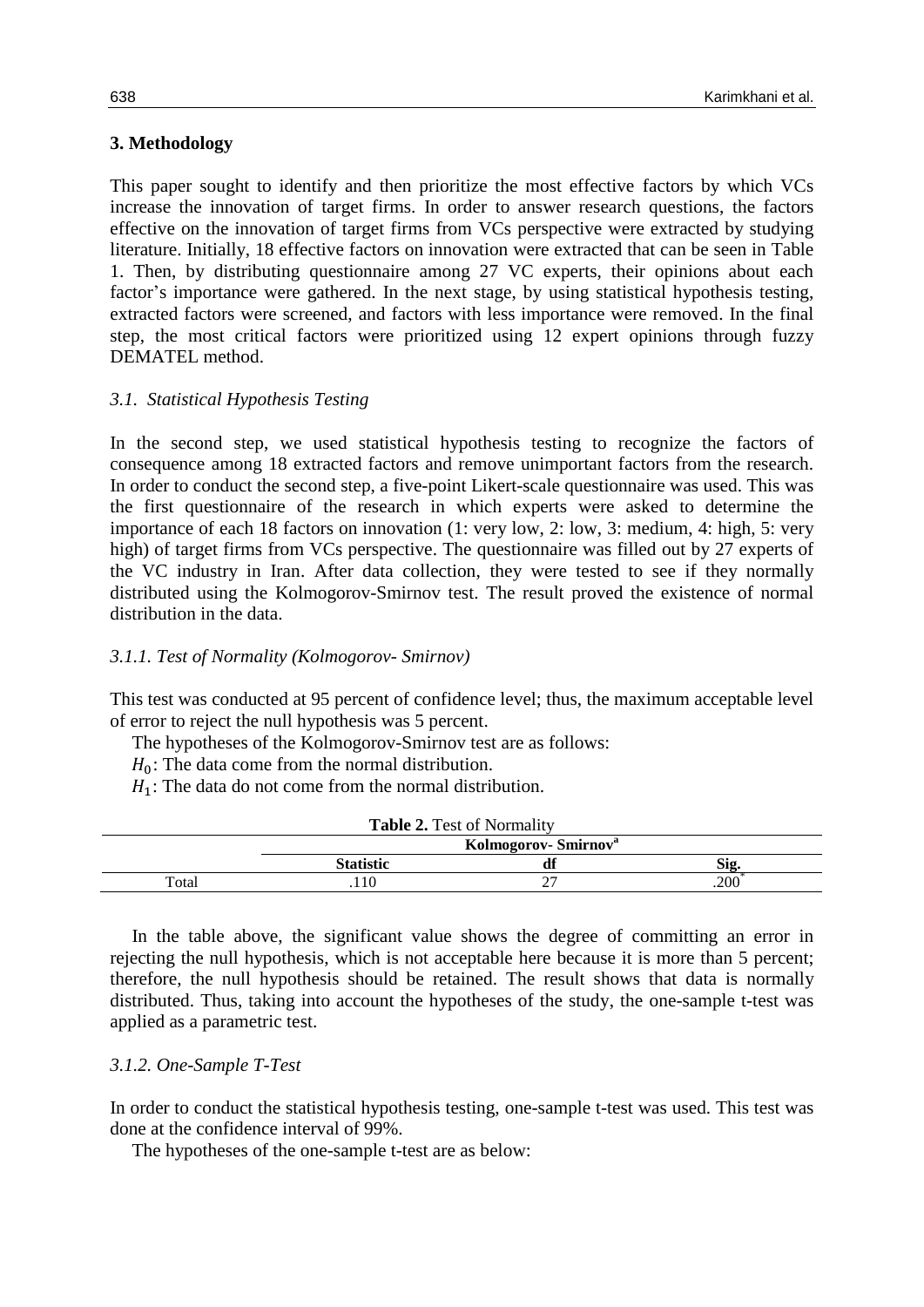(1)

## $H_0$ :  $\mu$ =3

$$
H_1: \mu \neq 3
$$

The statistic related to this test (*t*) is computed as follow:

$$
t = \frac{\overline{x} - \mu_0}{s / \sqrt{n}}
$$

where  $s$  is the standard deviation of the sample and  $n$  is the sample size.

|                                                                                     |         |    |                       | Test value= 3             |                               |                |
|-------------------------------------------------------------------------------------|---------|----|-----------------------|---------------------------|-------------------------------|----------------|
| <b>Factors</b>                                                                      | T       | df | $Sig. (2-$<br>tailed) | <b>Mean</b><br>difference | interval of the<br>difference | 99% confidence |
|                                                                                     |         |    |                       |                           | Lower                         | <b>Upper</b>   |
| Providing valuable information<br>about<br>the<br>related industry                  | 11.58   | 26 | $\mathbf{0}$          | 1.556                     | 1.18                          | 1.93           |
| Having contact and cooperation with the<br>industry activists                       | 7.495   | 26 | $\mathbf{0}$          | 1.222                     | 0.77                          | 1.68           |
| Reducing search costs of potential partners                                         | 1.551   | 26 | 0.133                 | 0.296                     | $-0.23$                       | 0.83           |
| Reducing search costs of human capital                                              | 1.396   | 26 | 40.17                 | 0.333                     | $-0.33$                       | 1              |
| Supporting ventures to patent their inventions                                      | $-2.74$ | 26 | 0.011                 | $-0.556$                  | $-1.12$                       | 0.01           |
| Facilitating the venture's access to essential<br>resources for survival and growth | 6.671   | 26 | $\mathbf{0}$          | 1.037                     | 0.61                          | 1.47           |
| Establishing a formal structure                                                     | $-0.29$ | 26 | 40.77                 | $-0.074$                  | $-0.78$                       | 0.64           |
| Monitoring firm's actions                                                           | 2.401   | 26 | 0.024                 | 0.519                     | $-0.08$                       | 1.12           |
| Signing obligatory and legal contracts                                              | 4.595   | 26 | $\overline{0}$        | 0.815                     | 0.32                          | 1.31           |
| the<br>Informing<br>about<br>ventures<br>potential<br>opportunities and threats     | 5.499   | 26 | $\mathbf{0}$          | 1.037                     | 0.51                          | 1.56           |
| Preventing ventures from entering harmful<br>cooperation                            | 2.331   | 26 | 0.028                 | 0.519                     | $-0.1$                        | 1.14           |
| Making great efforts to commercialize the idea                                      | 7.386   | 26 | $\theta$              | 1.185                     | 0.74                          | 1.63           |
| Trying to make an on-time exit                                                      | 3.698   | 26 | 0.001                 | 0.815                     | 0.2                           | 1.43           |
| Shortening the exit process                                                         | 7.495   | 26 | $\theta$              | 1.222                     | 0.77                          | 1.68           |
| Increasing investment in R&D activities                                             | 3.122   | 26 | 0.004                 | 0.667                     | 0.07                          | 1.26           |
| Setting the stage for later financings                                              | 5.573   | 26 | $\theta$              | 0.963                     | 0.48                          | 1.44           |
| Creating a motivational system                                                      | 4.481   | 26 | $\Omega$              | 0.741                     | 0.28                          | 1.2            |
| Highlighting the firm's goals                                                       | 4.561   | 26 | $\boldsymbol{0}$      | 0.889                     | 0.35                          | 1.43           |

**Table 3.** One-Sample T-Test

The highlighted factors on Table 3 were more important than average and entered the final step of the research, i.e., analysis through fuzzy DEMATEL method. The six factors with less importance removed from the research were reducing search costs of potential partners, reducing search costs of human capital, supporting ventures to patent their inventions, establishing a formal structure, monitoring firm's actions, and preventing ventures from entering harmful cooperation.

The most important VC-related factors to improve innovation of target firms, which were analyzed using fuzzy DEMATEL method were 1) providing valuable information about the related industry; 2) having contact and cooperation with the industry activists; 3) facilitating the venture's access to essential resources for survival and growth; 4) signing obligatory and legal contracts; 5) informing the ventures about potential opportunities and threats; 6) making great efforts to commercialize the idea; 7) trying to make an on-time exit; 8) shortening the exit process; 9) increasing investment in R&D activities; 10) setting the stage for later financings; 11) creating a motivational system; and 12) highlighting the firm's goals.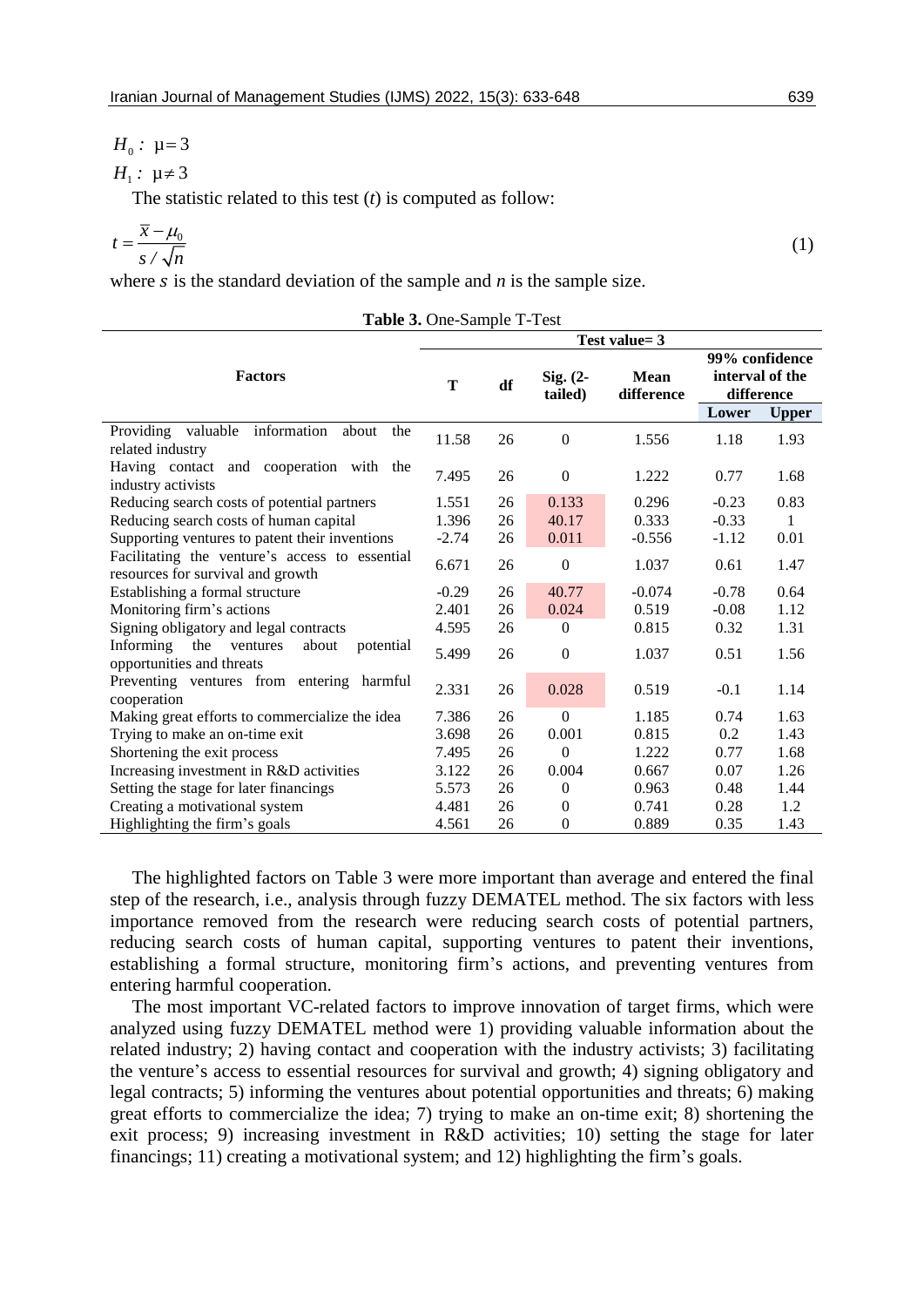Therefore, by taking the second step, the 18 factors were screened and decreased into 12 factors that had more importance according to experts' opinions. Then, in the last step of the study, these 12 screened factors were prioritized using the questionnaire of fuzzy DEMATEL method, which was the second questionnaire of this research.

#### *3.2. The Fuzzy DEMATEL Method*

After recognizing the most important factors, they were prioritized in the final step of the research. To prioritize them, we used the fuzzy DEMATEL method.

DEMATEL method was first introduced by Memorial Institute. This method is wellknown as a useful tool to determine the cause and effect relationships between specific criteria (Mehregan et al., 2012). The method is centered on the graph theory (Akyuz & Celik, 2015). This method is more useful than other techniques like Analytic Hierarchy Process (AHP) because it explains the interdependence between a group of factors by a causal diagram which is neglected in other techniques (Seker & Zavadskas, 2017). The combination of DEMATEL method with fuzzy sets, which is called fuzzy DEMATEL, is a beneficial method. Fuzzy DEMATEL method is useful to discover the relationships between factors and prioritize them according to the type of relationships and their strength in relation to each other. In fact, the chief advantage of fuzzy DEMATEL is to find relationships and determine their intensity in a fuzzy environment. The procedure of fuzzy DEMATEL method is presented as follow (Akyuz & Celik, 2015; Mentes et al., 2015; Seker & Zavadskas, 2017).

**Step 1.** The initial step is to define linguistic terms. To remove the uncertainty of human assessments, linguistic terms should be specified. In our study, experts chose the strength of every factor's effect on the other factors using some linguistic terms, namely no influence, very low influence, low influence, high influence, and very high influence. Hence, the different degrees of influence were expressed with five linguistic terms.

| Linguistic terms    | <b>Triangular fuzzy numbers</b> |
|---------------------|---------------------------------|
| No influence        | (1,1,1)                         |
| Very low influence  | (2,3,4)                         |
| Low influence       | (4,5,6)                         |
| High influence      | (6,7,8)                         |
| Very high influence | (8.9.9)                         |

**Table 4.** Corresponding Relationships Between Linguistic Terms and Fuzzy Numbers (Yadegari & Tarokh, 2017)

**Step 2.** In this step, the decision makers were asked to determine the effect of each factor placed in every row, on every factor located on every column. Therefore,  $\tilde{O}_i$ was the opinion of every expert about the effect of factor  $\boldsymbol{i}$  on factor  $\boldsymbol{j}$ . The effect of factor  $\boldsymbol{i}$ on itself was zero (which means no influence); in other words, if  $\mathbf{i} = \mathbf{j}$ , the cell in the matrix is filled with zero, so the main diameter of the matrix is zero. For every expert, a *N×N* matrix with fuzzy numbers was defined as  $\tilde{\sigma}^p = \left[\tilde{\sigma}_i^p\right]$  $\binom{p}{i}$ . *N* is the number of factors and P is the number of experts.

**Step 3.** After gathering all expert's opinions in the form of P matrixes, it was time to convert the P matrixes into one matrix, which is called initial direct relation by the simple average of the P matrices. The new matrix named initial direct relation might be shown as: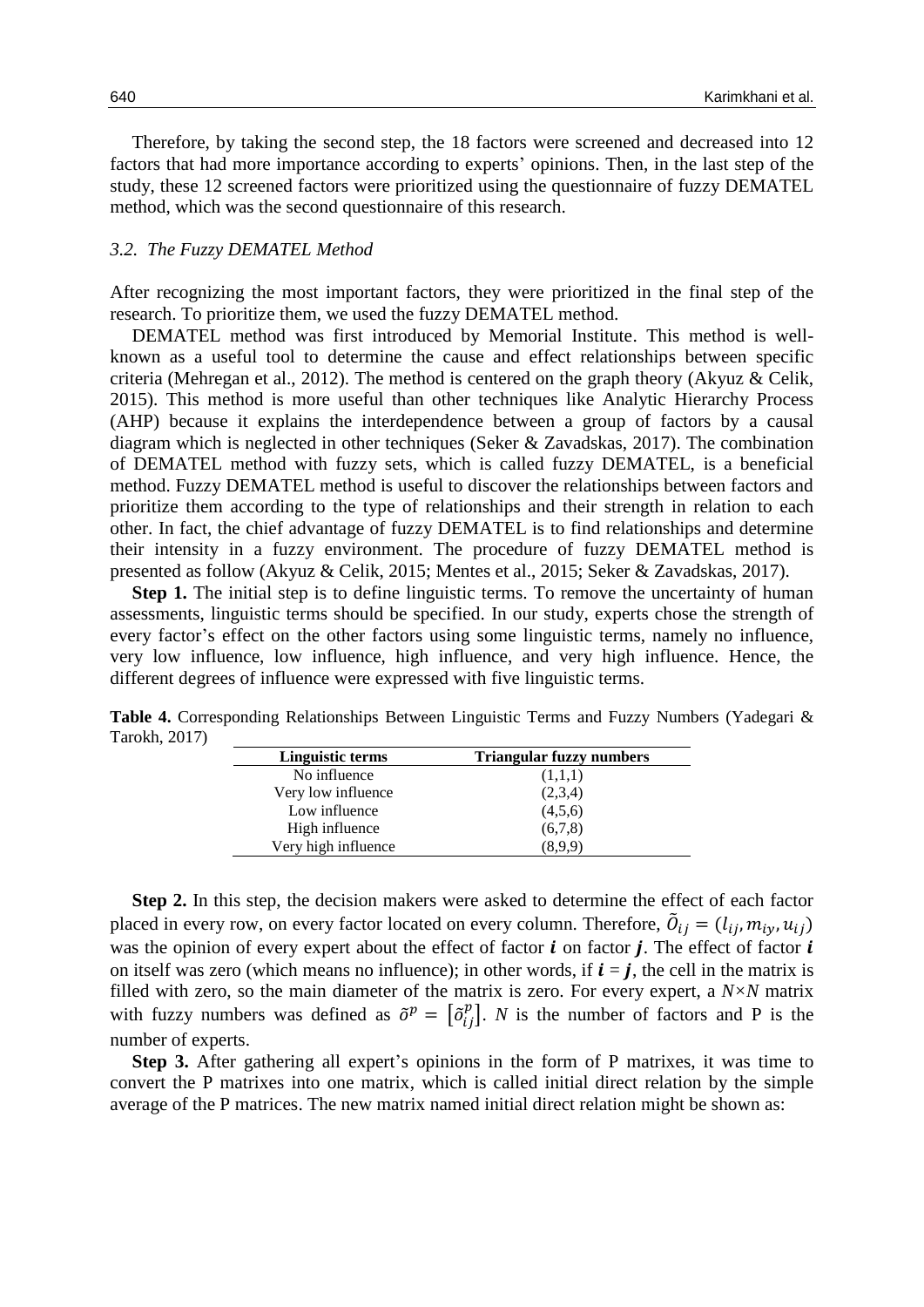$$
\tilde{O}_{ij} = \begin{bmatrix} \tilde{O}_{11} & \cdots & \tilde{O}_{1n} \\ \vdots & \ddots & \vdots \\ \tilde{O}_{m1} & \cdots & \tilde{O}_{mn} \end{bmatrix}, \ \tilde{O}_{ij} = \frac{1}{P} \times \sum_{p=1}^{P} \tilde{a}_{ij}^{P}
$$
\n
$$
(2)
$$

**Step 4.** The matrix of  $\tilde{O}_{ij}$  should be normalized by the following equations:

$$
\tilde{Z}_h = \frac{1}{K} \times \tilde{O}_h \qquad h = l, m, u \tag{3}
$$

$$
k = max_{1 \le i \le n} \left( \sum_{j=1}^{n} U_{ij} \right) \tag{4}
$$

 $U_{ij}$  is the third element of each triangular fuzzy number.

$$
\tilde{Z} = \begin{bmatrix} \tilde{Z}_{11} & \cdots & \tilde{Z}_{1n} \\ \vdots & \ddots & \vdots \\ \tilde{Z}_{m1} & \cdots & \tilde{Z}_{mn} \end{bmatrix}
$$
\n(5)

**Step 5.** Since triangular fuzzy numbers were used in this study, every triplet fuzzy number in the normalized matrix should be split into 3 numbers to construct  $\tilde{Z}_l$ ,  $\tilde{Z}_m$ , and  $\tilde{Z}_u$ .  $\tilde{Z}_l$  was made of the first numbers of every triplet fuzzy number,  $\tilde{Z}_m$  was made of the second number of every triplet fuzzy number, and  $\tilde{Z}_u$  was made of the third number of every triplet number in the normalized matrix. Then, three new matrixes were calculated according to the following equations:

$$
l_{ij}^{\prime\prime} = \tilde{Z}_l \times \left( I - \tilde{Z}_l \right)^{-1} \tag{6}
$$

$$
m_{ij}^{\prime\prime} = \tilde{Z}_m \times \left(I - \tilde{Z}_m\right)^{-1} \tag{7}
$$

$$
u_{ij}^{\prime\prime} = \tilde{Z}_u \times \left(I - \tilde{Z}_u\right)^{-1} \tag{8}
$$

In the next step, the three matrixes of  $l''_{ij}$ ,  $m''_{ij}$ , and  $u''_{ij}$  had to be mixed in a new matrix called  $\tilde{V}$ , in which  $l''_{ij}$ ,  $m''_{ij}$ , and  $u''_{ij}$  are respectively the first, second, and third element of every fuzzy number.

$$
\tilde{V} = \begin{bmatrix} \tilde{V}_{11} & \cdots & \tilde{V}_{1n} \\ \vdots & \ddots & \vdots \\ \tilde{V}_{m1} & \cdots & \tilde{V}_{mn} \end{bmatrix}
$$
\n(9)

**Step 6.** In this step, the defuzzification of fuzzy numbers of matrix  $\tilde{V}$  had to be conducted by the following formula:

$$
V = \frac{\left(l + 4m + u\right)}{6} \tag{10}
$$

Where  $l$ ,  $m$ , and  $u$  are respectively the first, second, and third element of each fuzzy number. Therefore, the defuzzified matrix of V is as follows: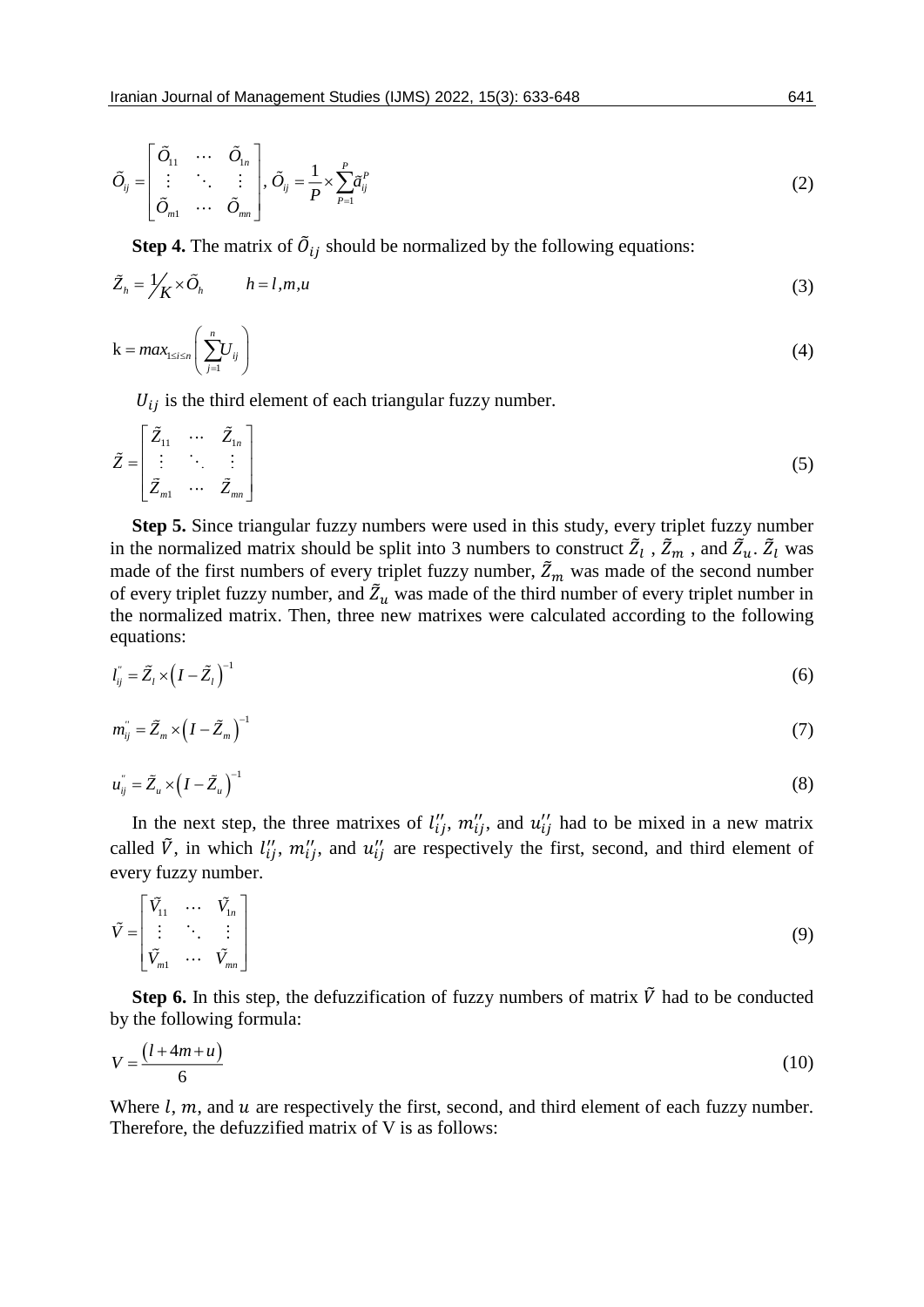$$
V = \begin{bmatrix} V_{11} & \cdots & V_{1n} \\ \vdots & \ddots & \vdots \\ V_{m1} & \cdots & V_{mn} \end{bmatrix}
$$
 (11)

**Step 7.** Calculating  $(D_i + R_i)$  and  $(D_i - R_i)$  was the next step.  $D_i$  is the overall effects of factor  $i$  on other factors which can be computed by summation of numbers in every row of matrix V in which the factor i is located.  $R_i$  is the overall effect that factor i has received from other factors, and can be calculated by the summation of numbers in every column of matrix V in which the factor i is located.  $(D_i + R_i)$  can be defined as the overall influences that factor *i* both receives from and exerts on other factors.  $(D_i - R_i)$  is the net effects that factor  $i$  receives from other factors.

#### **4. Results**

The questionnaire of fuzzy DEMATEL method was filled out by 12 experts of the VC industry in Iran. These 12 experts were among the 27 experts who took part in the first questionnaire. According to Asgharpour (2003), the size of expert panel for Fuzzy DEMATEL method can be 5 to 12. Each questionnaire was a  $12\times12$  matrix because there were 12 factors. Thus, 12 matrices of  $12\times12$  formed the collected data of this part. All steps of fuzzy DEMATEL method using gathered data are respectively as follow:

|                | <b>Table 5.</b> Initial Direct Relations (Average) |                                                                                                                                                                                     |  |    |  |  |    |  |  |    |  |  |    |  |    |  |    |  |    |  |    |  |            |  |            |  |            |  |
|----------------|----------------------------------------------------|-------------------------------------------------------------------------------------------------------------------------------------------------------------------------------------|--|----|--|--|----|--|--|----|--|--|----|--|----|--|----|--|----|--|----|--|------------|--|------------|--|------------|--|
| Average        |                                                    | F1                                                                                                                                                                                  |  | F2 |  |  | F3 |  |  | F4 |  |  | F5 |  | F6 |  | F7 |  | F8 |  | F9 |  | <b>F10</b> |  | <b>F11</b> |  | <b>F12</b> |  |
| F1             |                                                    | 0.00 0.00 0.00 6.08 7.00 7.50 5.58 6.50 7.33 6.25 7.17 7.58 6.00 7.00 7.58 5.58 6.50 7.17 6.83 7.83 8.33 6.00 7.00 7.58 4.08 5.00 5.92 4.67 5.67 6.50 3.92 4.67 5.33 6.83 7.83 8.33 |  |    |  |  |    |  |  |    |  |  |    |  |    |  |    |  |    |  |    |  |            |  |            |  |            |  |
| F2             |                                                    | 6.83 7.83 8.25 0.00 0.00 6.00 6.17 7.17 7.83 5.08 6.00 6.58 6.17 7.17 7.83 5.00 6.00 7.00 4.08 5.00 5.75 6.17 7.17 7.92 4.00 4.83 5.50 4.42 5.33 6.00 4.08 4.83 5.33 4.58 5.50 6.42 |  |    |  |  |    |  |  |    |  |  |    |  |    |  |    |  |    |  |    |  |            |  |            |  |            |  |
| F <sub>3</sub> |                                                    | 3.08 4.00 4.92 4.17 5.00 5.75 0.00 0.00 3.67 4.50 5.33 4.42 5.33 6.25 5.83 6.83 7.58 3.25 4.17 5.00 5.50 6.50 7.17 4.25 5.17 6.00 4.75 5.50 6.08 3.67 4.50 5.25 4.25 5.17 6.08      |  |    |  |  |    |  |  |    |  |  |    |  |    |  |    |  |    |  |    |  |            |  |            |  |            |  |
| F4             |                                                    | 3.25 4.00 4.67 3.25 4.17 5.08 3.50 4.50 5.50 0.00 0.00 0.00 2.67 3.33 4.00 4.67 5.67 6.50 5.17 6.17 6.92 4.83 5.83 6.75 4.92 5.83 6.58 5.67 6.67 7.33 3.25 4.17 5.08 5.00 6.00 6.75 |  |    |  |  |    |  |  |    |  |  |    |  |    |  |    |  |    |  |    |  |            |  |            |  |            |  |
| <b>F5</b>      |                                                    | 3.75 4.67 5.50 4.08 5.00 5.83 4.00 4.83 5.50 4.58 5.50 6.33 0.00 0.00 5.33 6.33 7.17 5.83 6.83 7.50 4.42 5.33 6.25 5.08 6.00 6.75 4.25 5.17 6.08 4.25 5.17 6.08 6.67 7.67 8.08      |  |    |  |  |    |  |  |    |  |  |    |  |    |  |    |  |    |  |    |  |            |  |            |  |            |  |
| F <sub>6</sub> |                                                    | 3.67 4.5 5.25 5.00 6.00 6.75 4.08 5.00 5.83 4.25 5.17 6.00 3.75 4.67 5.58 0.00 0.00 3.08 3.67 4.08 5.83 6.83 7.50 4.75 5.67 6.42 4.92 5.83 6.67 4.83 5.67 6.33 4.75 5.67 6.42       |  |    |  |  |    |  |  |    |  |  |    |  |    |  |    |  |    |  |    |  |            |  |            |  |            |  |
| F7             |                                                    | 2.25 2.83 3.42 3.25 4.00 4.75 2.58 3.33 4.08 3.83 4.67 5.33 3.17 3.83 4.50 3.67 4.50 5.17 0.00 0.00 0.00 3.92 4.83 5.75 2.58 3.17 3.75 4.83 5.67 6.25 3.75 4.50 5.08 3.67 4.50 5.25 |  |    |  |  |    |  |  |    |  |  |    |  |    |  |    |  |    |  |    |  |            |  |            |  |            |  |
| F8             |                                                    | 2.83 3.50 4.17 3.67 4.50 5.33 4.08 4.83 5.42 4.75 5.67 6.42 4.08 5.00 5.83 6.33 7.33 7.92 5.08 6.00 6.67 0.00 0.00 0.00 4.25 5.17 6.00 5.25 6.17 6.83 4.75 5.67 6.33 5.33 6.17 6.75 |  |    |  |  |    |  |  |    |  |  |    |  |    |  |    |  |    |  |    |  |            |  |            |  |            |  |
| F <sub>9</sub> |                                                    | 467 550 6.17 4.17 5.17 6.08 5.42 6.33 7.00 4.08 5.00 5.83 5.83 6.83 7.58 6.00 7.00 7.58 3.67 4.50 5.25 5.33 6.33 7.17 0.00 0.00 0.00 3.92 4.83 5.67 3.50 4.33 5.17 4.75 5.67 6.42   |  |    |  |  |    |  |  |    |  |  |    |  |    |  |    |  |    |  |    |  |            |  |            |  |            |  |
| F10            |                                                    | 3.08 3.83 4.5 4.25 5.17 6.00 5.17 6.00 6.50 5.33 6.33 7.08 3.92 4.67 5.25 5.67 6.67 7.33 4.67 5.50 6.08 5.00 5.83 6.42 5.50 6.50 7.25 0.00 0.00 0.00 4.75 5.50 6.08 4.58 5.50 6.25  |  |    |  |  |    |  |  |    |  |  |    |  |    |  |    |  |    |  |    |  |            |  |            |  |            |  |
| F11            |                                                    | 3.67 4.50 5.17 4.17 5.17 6.08 4.50 5.33 6.00 4.08 5.00 5.83 4.08 5.00 5.83 6.83 7.83 8.17 4.58 5.50 6.17 5.75 6.67 7.25 2.75 3.67 4.58 3.92 4.83 5.67 0.00 0.00 0.00 4.67 5.50 6.25 |  |    |  |  |    |  |  |    |  |  |    |  |    |  |    |  |    |  |    |  |            |  |            |  |            |  |
| F12            |                                                    | 4.67 5.67 6.50 6.00 7.00 7.75 5.00 6.00 6.83 4.42 5.33 6.08 4.67 5.67 6.50 6.00 7.00 7.75 3.83 4.83 5.53 6.50 7.33 5.17 6.17 7.08 4.33 5.33 6.25 5.33 6.33 7.17 0.00 0.00 0.00      |  |    |  |  |    |  |  |    |  |  |    |  |    |  |    |  |    |  |    |  |            |  |            |  |            |  |

Table 6 displays the average assessments of 12 experts, where linguistic terms are replaced by equivalent fuzzy numbers. F1 to F12 are exactly the factors in Table 4 with the same row number. The numbers of the above table are the average effects of each factor in rows on factors in columns.

| <b>Normalized</b> | F1        |      |      | F2                                                                                        |      | F3 |  | F4                                                          |  | F5 |  | F6   |           | F7             |  | F8                                 |  | F9             |           | <b>F10</b> |                                                                                                                                                       | <b>F11</b> |      |       | <b>F12</b>                                                                                                                                                                                                                      |  |
|-------------------|-----------|------|------|-------------------------------------------------------------------------------------------|------|----|--|-------------------------------------------------------------|--|----|--|------|-----------|----------------|--|------------------------------------|--|----------------|-----------|------------|-------------------------------------------------------------------------------------------------------------------------------------------------------|------------|------|-------|---------------------------------------------------------------------------------------------------------------------------------------------------------------------------------------------------------------------------------|--|
| F1                | 0.000000  | 0.00 |      | 0.08 0.09 0.09                                                                            |      |    |  | 0.07 0.08 0.09 0.08 0.09 0.10 0.08 0.09 0.10 0.07           |  |    |  | 0.08 | 0.09      | 0.09 0.10 0.11 |  | 0.08 0.09 0.10 0.05                |  | 0.06 0.07      | 0.06 0.07 |            | 0.08 0.05 0.06 0.07                                                                                                                                   |            |      | 0.09  | $0.10 \quad 0.11$                                                                                                                                                                                                               |  |
| F2                |           |      |      | 0.09 0.10 0.10 0.00 0.00 0.00 0.08 0.09 0.10 0.06 0.08 0.08 0.08 0.09 0.10 0.06 0.08 0.09 |      |    |  |                                                             |  |    |  |      |           |                |  |                                    |  |                |           |            | 0.05 0.06 0.07 0.08 0.09 0.10 0.05 0.06 0.07 0.06 0.07 0.08 0.05 0.06 0.07                                                                            |            |      | .006  | 007 008                                                                                                                                                                                                                         |  |
| F <sub>3</sub>    | 0.04 0.05 |      |      |                                                                                           |      |    |  |                                                             |  |    |  |      |           |                |  |                                    |  |                |           |            | .006.005.006.007.000.000.000.005.006.007.006.007.008.007.009.010.004.005.006.007.008.009.005.007.008.006.007.008.005.006.007                          |            |      |       | 0.05 0.07 0.08                                                                                                                                                                                                                  |  |
| F4                | 0.04 0.05 |      |      |                                                                                           |      |    |  |                                                             |  |    |  |      |           |                |  |                                    |  |                |           |            |                                                                                                                                                       |            |      |       | 0.06 0.04 0.05 0.06 0.04 0.06 0.07 0.00 0.00 0.00 0.03 0.04 0.05 0.06 0.07 0.08 0.07 0.08 0.07 0.06 0.07 0.06 0.07 0.08 0.07 0.08 0.09 0.04 0.05 0.06 0.06 0.09 0.09 0.04 0.06 0.06 0.09 0.09 0.04 0.05 0.06 0.08 0.09 0.04 0.0 |  |
| F <sub>5</sub>    | 0.05 0.06 | -007 | 0.05 | 0.06 0.07                                                                                 |      |    |  | 0.05 0.06 0.07 0.06 0.07 0.08 0.00 0.00 0.00 0.07           |  |    |  | 0.08 | 0.09      | 0.07 0.09 0.09 |  | 0.06 0.07 0.08 0.06                |  | 0.08 0.09 0.05 |           | 0.07       | 0.08 0.05 0.07                                                                                                                                        |            | 0.08 | 0.08  | 0.10 0.10                                                                                                                                                                                                                       |  |
| F <sub>6</sub>    | 005 006   | 007  |      | 006 008 009                                                                               |      |    |  | 0.05 0.06 0.07 0.05 0.07 0.08 0.05 0.06 0.07 0.00 0.00 0.00 |  |    |  |      |           |                |  |                                    |  |                |           |            | 0.04 0.05 0.05 0.07 0.09 0.09 0.06 0.07 0.08 0.06 0.07 0.08 0.06 0.07                                                                                 |            | 008  | - 006 | 007 008                                                                                                                                                                                                                         |  |
| F7                | 003 004   |      |      |                                                                                           |      |    |  |                                                             |  |    |  |      |           |                |  |                                    |  |                |           |            | .004 004 005 006 003 004 005 005 006 007 004 005 006 005 006 007 000 000 000 005 006 007 003 004 005 006 007 008 005 006 006 005                      |            |      |       | . 006. 007                                                                                                                                                                                                                      |  |
| F <sub>8</sub>    | 0.04 0.04 |      |      |                                                                                           |      |    |  |                                                             |  |    |  |      |           |                |  |                                    |  |                |           |            | .005.005.006.007.005.006.007.006.007.008.005.006.007.008.009.010.006.008.008.000.000.000.005.007.008.007.008.009.006.007                              |            | 0.08 | 0.07  | 0.08 0.09                                                                                                                                                                                                                       |  |
| FQ                | 0.06 0.07 |      |      |                                                                                           |      |    |  |                                                             |  |    |  |      |           |                |  |                                    |  |                |           |            | .008.005.007.008.007.008.009.005.006.007.007.009.010.008.009.010.005.006.007.007.008.009.000.000.000.005.006.007.004.005.007                          |            |      |       | 0.06 0.07 0.08                                                                                                                                                                                                                  |  |
| F10               | 0.04 0.05 |      |      | 0.06 0.05 0.07                                                                            | 0.08 |    |  | 0.07 0.08 0.08 0.07 0.08 0.09 0.05 0.06 0.07 0.07           |  |    |  |      | 0.08 0.09 | 0.06 0.07      |  | 0.08 0.06 0.07 0.08 0.07           |  |                |           |            | . ᲘᲘᲬ ᲘᲘ9 ᲘᲘᲘ ᲘᲘᲘ ᲘᲘᲘ ᲘᲘᲜ ᲘᲘ7                                                                                                                         |            | 0.08 | -0.06 | 0.07 0.08                                                                                                                                                                                                                       |  |
| F11               | 0.05 0.06 | 0.07 |      |                                                                                           |      |    |  |                                                             |  |    |  |      |           |                |  |                                    |  |                |           |            | 0.05 0.07 0.08 0.06 0.07 0.08 0.05 0.06 0.07 0.05 0.06 0.07 0.09 0.10 0.10 0.06 0.07 0.08 0.07 0.08 0.09 0.03 0.05 0.06 0.05 0.06 0.07 0.00 0.00 0.00 |            |      | 0.06  | 007 008                                                                                                                                                                                                                         |  |
| F12               | 0.06 0.07 |      |      | 0.08 0.08 0.09 0.10 0.06 0.08 0.09 0.06 0.07 0.08 0.06 0.07 0.08 0.08 0.09 0.10           |      |    |  |                                                             |  |    |  |      |           |                |  | 0.05 0.06 0.07 0.07 0.08 0.09 0.07 |  |                |           |            | 0.08 0.09 0.05 0.07 0.08 0.07 0.08 0.09                                                                                                               |            |      | 0.00  | -0.00 -0.00                                                                                                                                                                                                                     |  |

**Table 6.** Normalized Initial Direct-Relation Fuzzy Matrix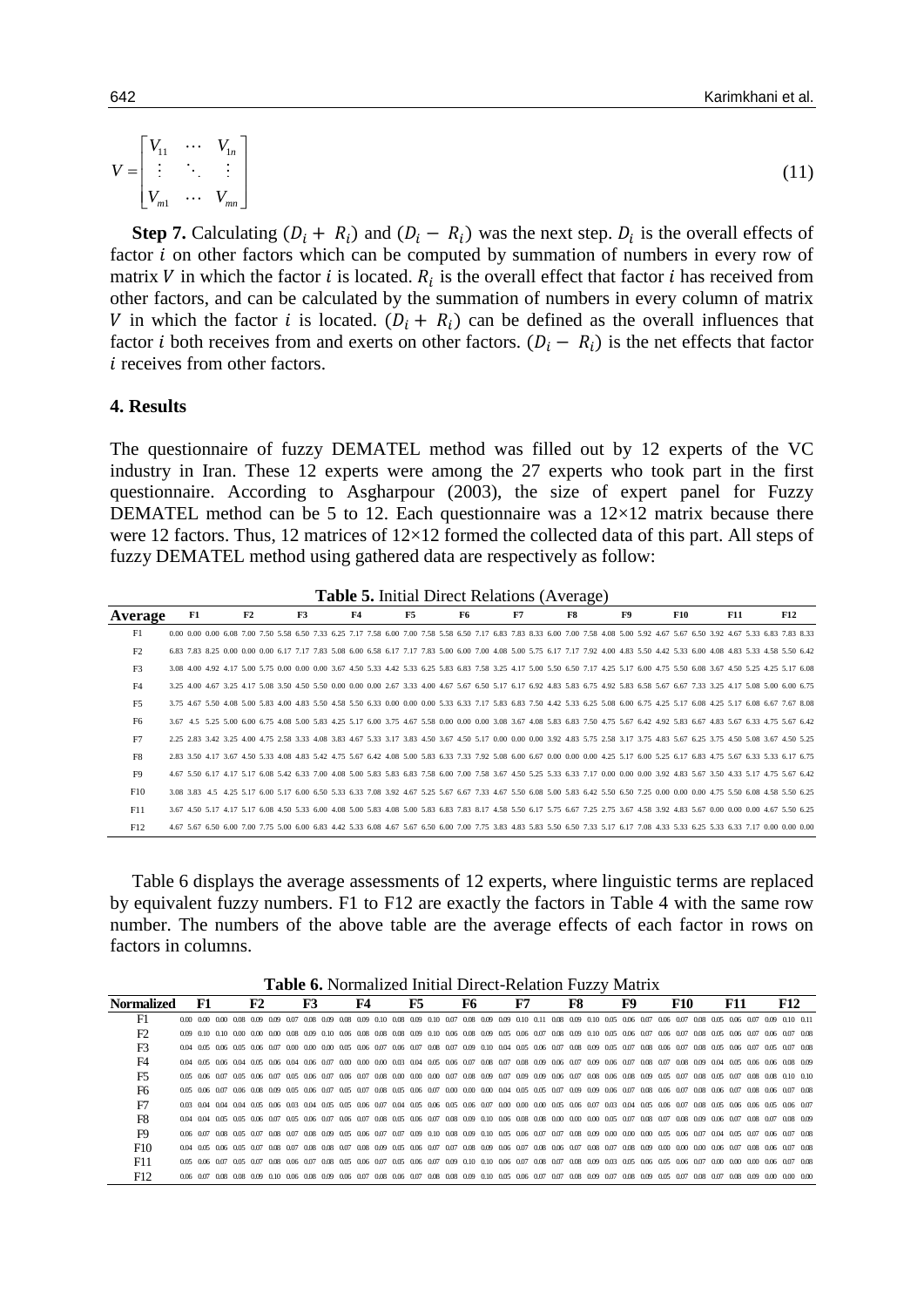| <b>Table 7.</b> Fotal Relation Fuzzy Matrix (V) |    |    |           |    |    |    |    |                                                                                                                                                                                     |     |            |            |
|-------------------------------------------------|----|----|-----------|----|----|----|----|-------------------------------------------------------------------------------------------------------------------------------------------------------------------------------------|-----|------------|------------|
| ĩž                                              | F1 | F2 | <b>F3</b> | F4 | F5 | F6 | F7 | F9<br>F8                                                                                                                                                                            | F10 | <b>F11</b> | <b>F12</b> |
| F <sub>1</sub>                                  |    |    |           |    |    |    |    | 0.10 0.21 0.46 0.18 0.32 0.61 0.18 0.32 0.62 0.19 0.33 0.62 0.18 0.32 0.61 0.20 0.36 0.70 0.19 0.33 0.62 0.20 0.36 0.69 0.16 0.29 0.59 0.17 0.32 0.62 0.15 0.28 0.56 0.21 0.35 0.66 |     |            |            |
| F <sub>2</sub>                                  |    |    |           |    |    |    |    | 0.17 0.29 0.53 0.10 0.22 0.50 0.18 0.31 0.59 0.17 0.30 0.59 0.18 0.31 0.59 0.19 0.34 0.67 0.16 0.29 0.57 0.20 0.34 0.66 0.15 0.28 0.56 0.16 0.30 0.59 0.15 0.27 0.54 0.17 0.31 0.62 |     |            |            |
| F <sub>3</sub>                                  |    |    |           |    |    |    |    | 0.11 0.22 0.45 0.14 0.25 0.51 0.09 0.19 0.45 0.13 0.25 0.51 0.14 0.25 0.51 0.18 0.31 0.61 0.13 0.24 0.50 0.17 0.30 0.59 0.14 0.25 0.51 0.15 0.26 0.53 0.13 0.24 0.48 0.15 0.27 0.55 |     |            |            |
| F4                                              |    |    |           |    |    |    |    | 0.11 0.21 0.44 0.12 0.24 0.50 0.13 0.25 0.51 0.09 0.19 0.45 0.12 0.23 0.48 0.16 0.30 0.59 0.15 0.26 0.52 0.16 0.29 0.58 0.14 0.25 0.51 0.16 0.28 0.54 0.12 0.23 0.48 0.15 0.28 0.55 |     |            |            |
| F5                                              |    |    |           |    |    |    |    | 0.13 0.24 0.48 0.14 0.27 0.54 0.15 0.27 0.55 0.15 0.28 0.56 0.10 0.21 0.47 0.18 0.33 0.64 0.17 0.29 0.56 0.17 0.31 0.62 0.15 0.28 0.55 0.15 0.28 0.56 0.14 0.26 0.53 0.19 0.32 0.61 |     |            |            |
| F6                                              |    |    |           |    |    |    |    | 0.12 0.23 0.46 0.15 0.27 0.53 0.14 0.26 0.53 0.14 0.27 0.53 0.14 0.25 0.52 0.11 0.24 0.53 0.13 0.25 0.50 0.18 0.31 0.60 0.15 0.26 0.52 0.15 0.28 0.55 0.14 0.26 0.51 0.16 0.29 0.56 |     |            |            |
| F7                                              |    |    |           |    |    |    |    | 0.09 0.17 0.36 0.11 0.20 0.42 0.10 0.20 0.42 0.12 0.22 0.43 0.11 0.20 0.41 0.13 0.24 0.49 0.07 0.16 0.36 0.13 0.24 0.48 0.10 0.19 0.41 0.13 0.23 0.45 0.11 0.20 0.41 0.12 0.23 0.45 |     |            |            |
| F8                                              |    |    |           |    |    |    |    | 0.11 0.22 0.45 0.14 0.25 0.52 0.14 0.26 0.52 0.15 0.27 0.54 0.14 0.26 0.52 0.19 0.33 0.62 0.15 0.27 0.53 0.11 0.23 0.52 0.14 0.26 0.52 0.16 0.28 0.55 0.15 0.26 0.51 0.17 0.29 0.57 |     |            |            |
| F9                                              |    |    |           |    |    |    |    | 0.14 0.25 0.49 0.14 0.27 0.54 0.16 0.29 0.56 0.15 0.27 0.55 0.16 0.29 0.56 0.19 0.33 0.64 0.14 0.26 0.53 0.18 0.32 0.62 0.09 0.20 0.47 0.15 0.27 0.55 0.13 0.25 0.51 0.16 0.30 0.58 |     |            |            |
| F10                                             |    |    |           |    |    |    |    | 0.12 0.23 0.46 0.14 0.27 0.53 0.16 0.28 0.54 0.16 0.28 0.55 0.14 0.26 0.52 0.18 0.33 0.62 0.15 0.27 0.53 0.17 0.31 0.60 0.16 0.28 0.54 0.10 0.21 0.48 0.15 0.26 0.51 0.16 0.29 0.57 |     |            |            |
| F11                                             |    |    |           |    |    |    |    | 0.12 0.23 0.46 0.14 0.26 0.52 0.15 0.26 0.52 0.14 0.26 0.53 0.14 0.26 0.52 0.19 0.33 0.62 0.15 0.27 0.52 0.17 0.31 0.60 0.12 0.24 0.50 0.14 0.26 0.53 0.09 0.19 0.43 0.16 0.28 0.56 |     |            |            |
| F12                                             |    |    |           |    |    |    |    | 0.14 0.26 0.52 0.17 0.30 0.59 0.16 0.30 0.59 0.16 0.29 0.58 0.16 0.29 0.58 0.20 0.35 0.68 0.15 0.28 0.57 0.19 0.33 0.66 0.16 0.29 0.58 0.16 0.29 0.59 0.16 0.29 0.56 0.11 0.24 0.54 |     |            |            |

**Table 7.** Total Relation Fuzzy Matrix ( $\tilde{V}$ )

|                     |      |                |      |      |      | <b>Table 8.</b> Defuzzified Matrix of $\overline{V}$ |      |      |      |            |            |      |
|---------------------|------|----------------|------|------|------|------------------------------------------------------|------|------|------|------------|------------|------|
| <b>Real numbers</b> | F1   | F <sub>2</sub> | F3   | F4   | F5   | F6                                                   | F7   | F8   | F9   | <b>F10</b> | <b>F11</b> | F12  |
| F1                  | 0.24 | 0.36           | 0.36 | 0.37 | 0.36 | 0.41                                                 | 0.37 | 0.40 | 0.33 | 0.36       | 0.44       | 1.58 |
| F <sub>2</sub>      | 0.32 | 0.26           | 0.35 | 0.34 | 0.34 | 0.38                                                 | 0.33 | 0.39 | 0.32 | 0.34       | 0.31       | 0.35 |
| F <sub>3</sub>      | 0.25 | 0.29           | 0.23 | 0.29 | 0.29 | 0.35                                                 | 0.28 | 0.34 | 0.29 | 0.30       | 0.27       | 0.31 |
| F4                  | 0.24 | 0.27           | 0.28 | 0.23 | 0.26 | 0.34                                                 | 0.30 | 0.33 | 0.29 | 0.31       | 0.27       | 0.32 |
| F <sub>5</sub>      | 0.27 | 0.31           | 0.31 | 0.32 | 0.25 | 0.37                                                 | 0.33 | 0.35 | 0.31 | 0.32       | 0.30       | 0.36 |
| F6                  | 0.26 | 0.30           | 0.30 | 0.30 | 0.29 | 0.28                                                 | 0.28 | 0.35 | 0.30 | 0.31       | 0.29       | 0.32 |
| F7                  | 0.20 | 0.23           | 0.23 | 0.25 | 0.23 | 0.28                                                 | 0.19 | 0.27 | 0.22 | 0.26       | 0.23       | 0.26 |
| F <sub>8</sub>      | 0.25 | 0.29           | 0.30 | 0.31 | 0.29 | 0.37                                                 | 0.31 | 0.27 | 0.29 | 0.32       | 0.29       | 0.33 |
| F9                  | 0.28 | 0.31           | 0.32 | 0.31 | 0.32 | 0.37                                                 | 0.30 | 0.36 | 0.24 | 0.31       | 0.29       | 0.33 |
| F10                 | 0.26 | 0.30           | 0.31 | 0.32 | 0.30 | 0.37                                                 | 0.31 | 0.35 | 0.31 | 0.25       | 0.30       | 0.33 |
| F11                 | 0.26 | 0.29           | 0.30 | 0.30 | 0.29 | 0.37                                                 | 0.30 | 0.35 | 0.28 | 0.30       | 0.22       | 0.32 |
| F12                 | 0.30 | 0.34           | 0.34 | 0.33 | 0.33 | 0.39                                                 | 0.32 | 0.38 | 0.33 | 0.33       | 0.32       | 0.29 |

#### **Table 9.** Values of  $D_i$ ,  $R_i$ ,  $D_i + R_i$  and D

|                | D    |                | R    |                | $D+R$ |                | $D-R$          |
|----------------|------|----------------|------|----------------|-------|----------------|----------------|
| F1             | 5.58 | F12            | 5.1  | F12            | 9.1   | F1             | 2.45           |
| F2             | 4.03 | F6             | 4.28 | F1             | 8.71  | F <sub>2</sub> | 0.48           |
| F12            | 4    | F8             | 4.14 | F6             | 7.86  | F <sub>5</sub> | 0.25           |
| F <sub>5</sub> | 3.8  | F10            | 3.71 | F8             | 7.76  | F <sub>9</sub> | 0.23           |
| F <sub>9</sub> | 3.74 | F4             | 3.67 | F2             | 7.58  | F11            | 0.05           |
| F10            | 3.71 | F3             | 3.63 | F10            | 7.42  | F10            | $\overline{0}$ |
| F8             | 3.62 | F7             | 3.62 | F <sub>5</sub> | 7.35  | F3             | $-0.14$        |
| F <sub>6</sub> | 3.58 | F5             | 3.55 | F9             | 7.25  | F <sub>4</sub> | $-0.23$        |
| F11            | 3.58 | F <sub>2</sub> | 3.55 | F3             | 7.12  | F8             | $-0.52$        |
| F3             | 3.49 | F11            | 3.53 | F4             | 7.11  | F6             | $-0.7$         |
| F <sub>4</sub> | 3.44 | F9             | 3.51 | F11            | 7.11  | F7             | $-0.77$        |
| F7             | 2.85 | F1             | 3.13 | F7             | 6.47  | F12            | $-1.1$         |



**Figure 1.** Causal Diagram Graph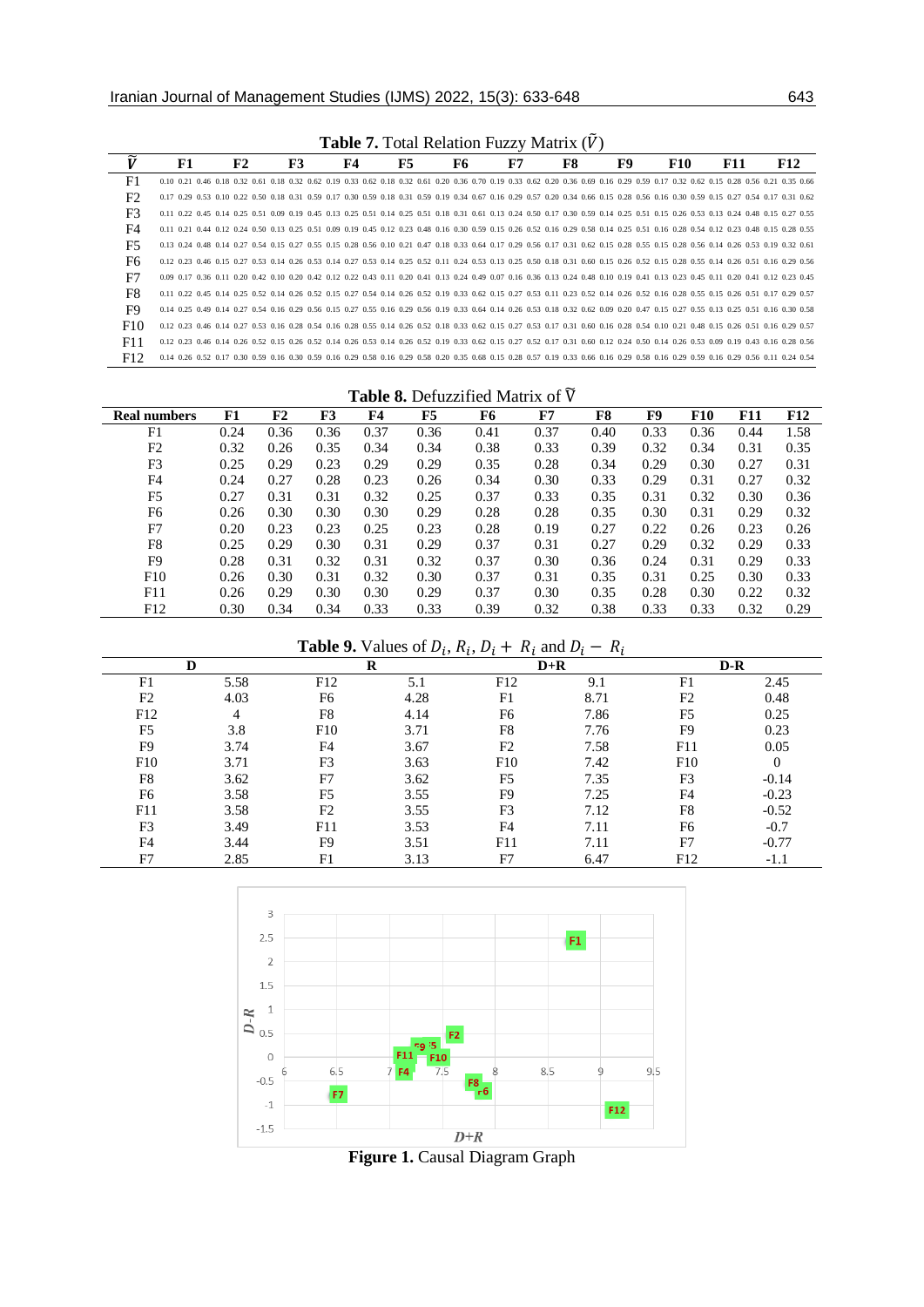According to Mehregan et al. (2012), the higher the  $(\mathbf{D}_i - \mathbf{R}_i)$ , the more importance has the factor. It means that a factor with higher net effect on other factors takes precedence over other factors. Therefore, the priority of factors in the order of importance is as follow:

|                 | <b>Table 10. Priority of Factors</b>                                             |          |
|-----------------|----------------------------------------------------------------------------------|----------|
| <b>Priority</b> | <b>Factor</b>                                                                    | $D-R$    |
|                 | Providing valuable information about the related industry                        | 2.45     |
|                 | Having contact and cooperation with the industry activists                       | 0.48     |
|                 | Informing the ventures about potential opportunities and threats                 | 0.25     |
|                 | Increasing investment in R&D activities                                          | 0.23     |
|                 | Creating a motivational system                                                   | 0.05     |
| h               | Setting the stage for later financings                                           | $\Omega$ |
|                 | Facilitating the venture's access to essential resources for survival and growth | $-0.14$  |
| 8               | Signing obligatory and legal contracts                                           | $-0.23$  |
| 9               | Shortening the exit process                                                      | $-0.52$  |
| 10              | Making great efforts to commercialize the idea                                   | $-0.7$   |
| 11              | Trying to make an on-time exit                                                   | $-0.77$  |
| 12              | Highlighting the firm's goals                                                    | $-1.1$   |

According to results, providing valuable information about the related industry, having contact and cooperation with the industry activists, informing the ventures about potential opportunities and threats, and increasing investment in R&D activities are respectively the most important and effective VC-related factors on the innovation of target firms. In other words, these factors are the most critical factors through which VCs improve the innovation of target firm. They exert the highest level of influence on other factors.

#### **5. Discussion**

On the one hand, innovation has become an outstanding feature of many prosperous businesses in the competitive world. On the other hand, VC investment may participate in innovation enhancement through some factors. Thus, this study aimed to identify and prioritize the most effective factors via which VCs enhance innovation of target firms. After a thorough examination of the literature, 18 factors effective on the innovation of investee firms were extracted. In the next step, by applying statistical hypothesis testing, these factors were screened and six factors with importance less than average were removed. Then, the remaining 12 factors entered the final step. In the last step, these 12 factors were prioritized by the fuzzy DEMATEL method based on the causal effects on each other. The results demonstrated that providing valuable information about the related industry (Dutta & Folta, 2016), having contact and cooperation with the industry activists (Dutta & Folta, 2016; Hellmann & Puri, 2002), informing the ventures about potential opportunities and threats (Dutta & Folta, 2016), and increasing investment in R&D activities (Gao, 2007; Hua et al., 2016) were the most important factors, because they had the most net effects on other factors. Focusing on the first three factors shows that a mutual characteristic is evident among them. The mutual quality is the vitality of the informational and relational network of VCs, which are integral to enhancing target firms' innovation. Thus, information has a crucial importance to boost innovation through VC investment and can also prevent some challenging problems. Information asymmetry is a major problem in venture capital firms, leading to agency problem and moral hazards (Glücksman, 2020). The results can also be viewed from the perspective of a developing market like Iran's financial markets. As mentioned earlier, asymmetric information between the two sides of an investment is a characteristic of the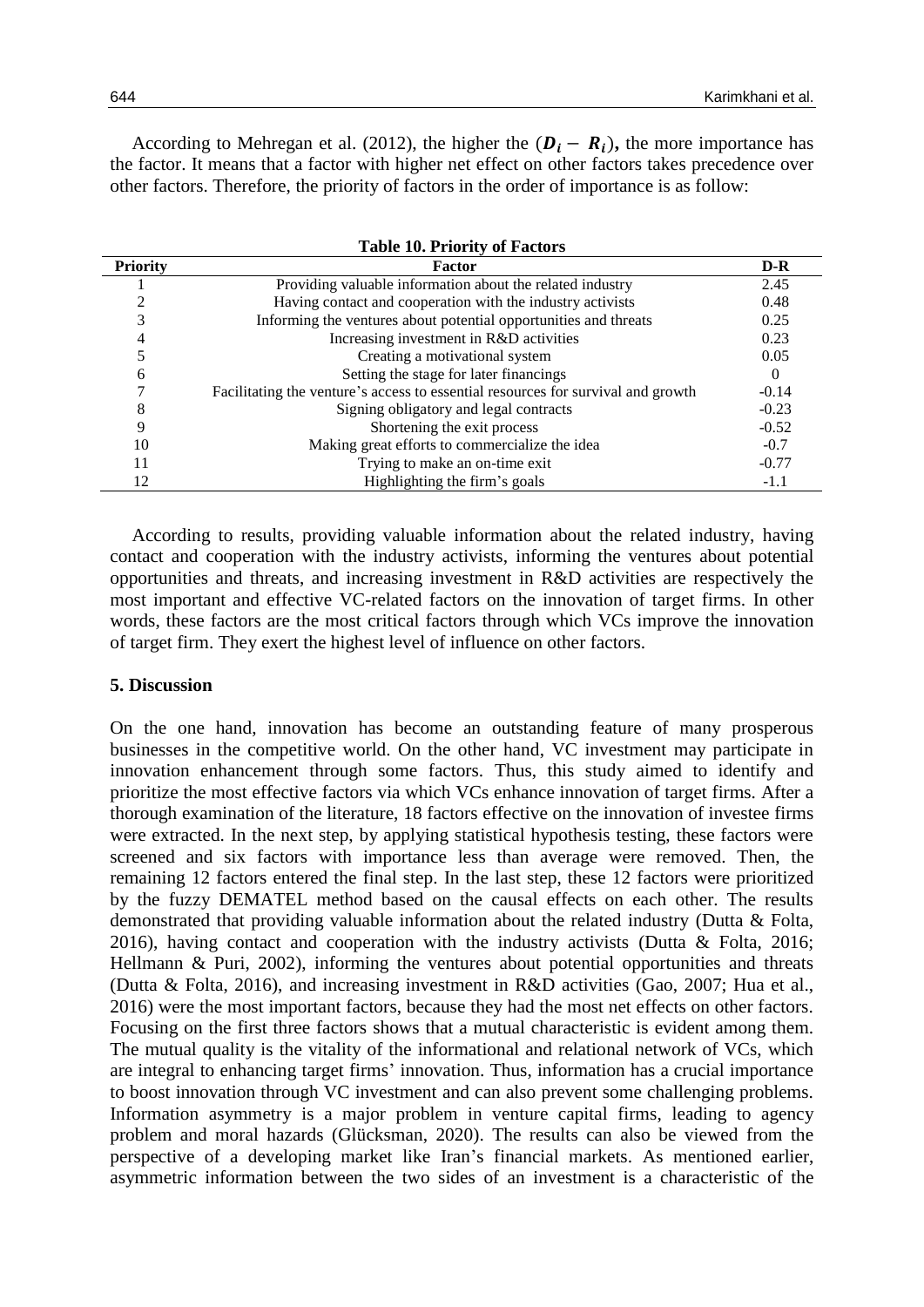Tehran Stock Exchange. Consequently, it is justifiable that factors that fill the informational gap in such markets become the most important factors. Therefore, venture capitalists have to spread their relational and informational networks. It involves investing in industries in which VCs are more competent and have in-depth knowledge about those industries rather than entering industries that are not well aware of their potential opportunities and threats. Hence, being familiar with the invested industry seems necessary; otherwise, VCs cannot provide ventures with valuable information and contact. The fourth factor is "increasing investment in R&D activities." This factor has been chosen as one of the most important factors; in other words, one of the most influential factors that affect others. Since VCs have limited financial resources, increasing investment in a section may result in decreasing investment in other sections, but Tung and Binh (2021) argue that investment in R&D improves a firm's revenue, profit, return on asset, and return on equity, which is entirely in line with VCs main purpose to invest. From another point of view, investment in the R&D sector is not only far from being a futile spending but also is a rewarding activity that may bear fruit in the future. It is precisely the thing that VCs are awaiting. Thus, increasing investments in R&D sector is justifiable even if it leads to decreasing investment in some other sectors.

Creating a motivational system is the fifth factor. This standing proves that all employees must be encouraged to do their best, and this is one of the main factors that can lead to innovation. Paying part of their annual salary by call options can be useful. This way, they will make a tremendous effort to play a positive role in increasing the enterprise's shares. As enterprise shares leap in value until the expiry date of the options, the employees (as the owner of the options) will earn more profit. Therefore, a motivational organizational atmosphere is one in which the success of an organization equals its employees' success. Setting the stage for the later financing is the sixth priority in experts' estimations. The result of a VC investment sends meaningful signals to the market. If the investment produces favorable results, it indicates that the venture is a profitable opportunity for investment, but if it fails to provide the desirable profit, the market receives a negative signal about the indefinite future and potential of the venture; hence later financings may face troubles.

This research only examined the factors which are related to the VCs, but there are also other factors that are related to target firms which are crucial to improve their innovation. Therefore, a suitable suggestion for future studies is to examine the innovation issue of the target firms from the viewpoint of the investee firms. Another study that seems to be worthwhile is to investigate the effect of VCs on the productivity of target firms.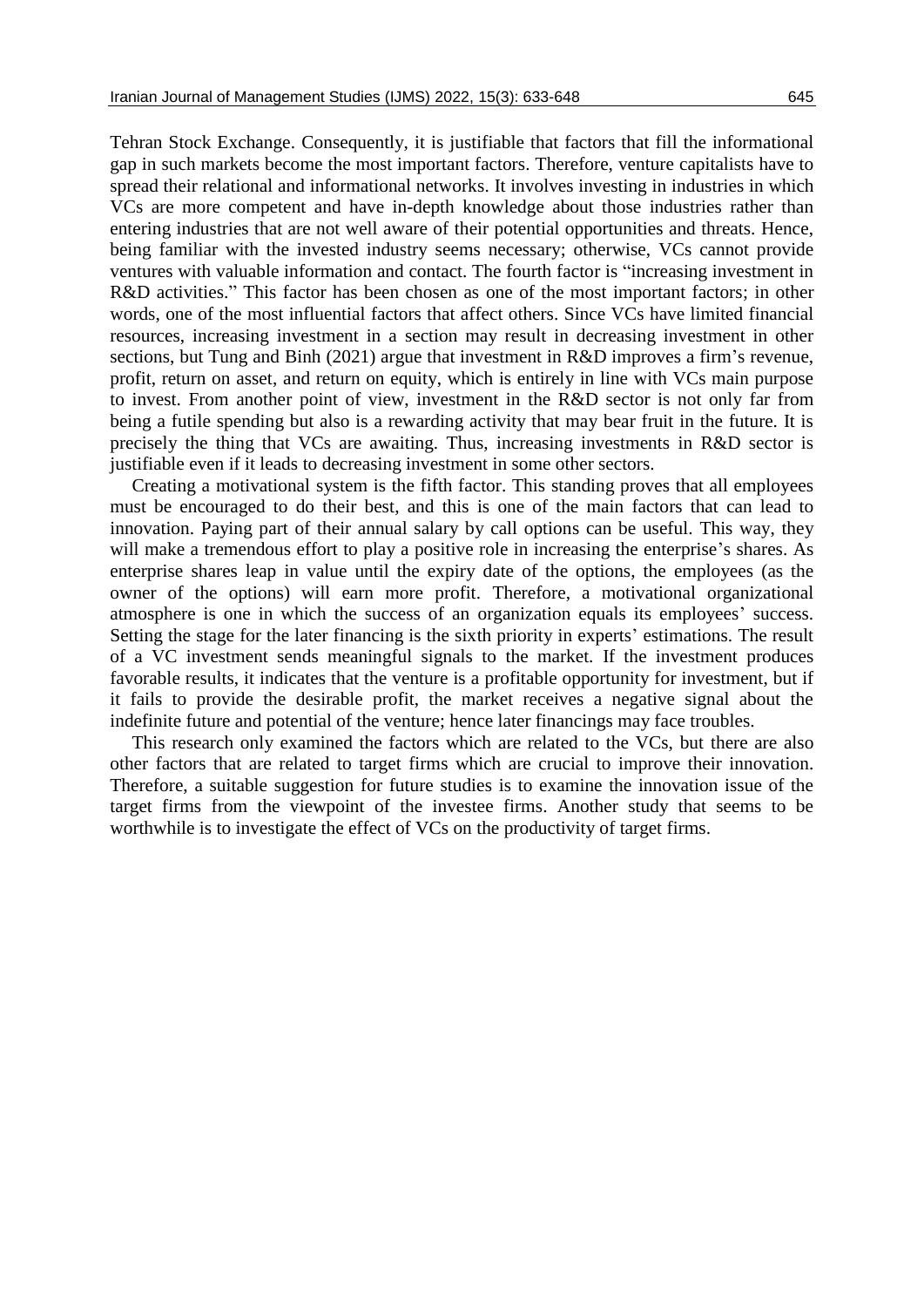## **References**

- Akyuz, E., & Celik, E. (2015). A fuzzy DEMATEL method to evaluate critical operational hazards during gas freeing process in crude oil tankers. *Journal of Loss Prevention in the Process Industries*, *38*, 243-253.
- Asgharpour, M. J. (2003). *Group decision making and game theory*. University of Tehran Press (In Persian).
- Baron, R. A., & Tang, J. (2011). The role of entrepreneurs in firm-level innovation: Joint effects of positive affect, creativity, and environmental dynamism. *Journal of Business Venturing*, *26*(1), 49-60.
- Bernstein, S., Giroud, X, & Townsend, R. R. (2016). The impact of venture capital monitoring. *The Journal of Finance*, *71*(4), 1591-1622.
- Bustamante, C. V., Mingo, S., & Matusik, S. F. (2021). Institutions and venture capital market creation: The case of an emerging market. *Journal of Business Research*, *127*, 1-12.
- Chemmanur, T. J., Krishnan, K., & Nandy, D. K. (2011). How does venture capital financing improve efficiency in private firms? A look beneath the surface. *The Review of Financial Studies*, *24*(12), 4037-4090.
- Colombelli, A., Krafft, J., & Vivarelli, M. (2016). To be born is not enough: The key role of innovative start-ups. *Small Business Economics*, *47*(2), 277-291.
- Conti, A., Dass, N., Di Lorenzo, F., & Graham, S. J. (2019). Venture capital investment strategies under financing constraints: Evidence from the 2008 financial crisis. *Research Policy*, *48*(3), 799-812.
- Dutta, S., & Folta, T.B. (2016). A comparison of the effect of angels and venture capitalists on innovation and value creation. *Journal of Business Venturing*, *31*(1), 39-54.
- Gans, J. S., Hsu, D. H., & Stern, S. (2000). When does start-up innovation spur the gale of creative destruction? *National Bureau of Economic Research,* (No. w7851). …,
- Gao, J. (2007). *Role of venture capitalists in innovation network*. Tsinghua University.
- Glücksman, S. (2020). Entrepreneurial experiences from venture capital funding: Exploring two-sided information asymmetry. *Venture Capital*, *22*(4), 331-354.
- Gompers, P. A., Gornall, W., Kaplan, S. N., & Strebulaev, I. A. (2020). How do venture capitalists make decisions? *Journal of Financial Economics*, *135*(1), 169-190.
- Gu, W., & Qian, X. (2019). Does venture capital foster entrepreneurship in an emerging market? *Journal of Business Research*, *101*, 803-810.
- Hall, B. H. (2005). The financing of innovation. *The handbook of technology and innovation management,* 409-430.
- Hellmann, T. (1998). The allocation of control rights in venture capital contracts. *The Rand Journal of Economics*, …, 57-76.
- Hellmann, T., & Puri, M. (2000). The interaction between product market and financing strategy: The role of venture capital. *The Review of Financial Studies*, *13*(4), 959-984.
- Hellmann, T., & Puri, M. (2002). Venture capital and the professionalization of start-up firms: Empirical evidence. *The Journal of Finance*, *57*(1), 169-197.
- Hood, N. (2000). Public venture capital and economic development: The Scottish experience. *Venture Capital*, *2*(4), 313-341.
- Howell, S. T. (2020). Reducing information frictions in venture capital: The role of new venture competitions. *Journal of Financial Economics*, *136*(3), 676-694.
- Hsu, D. H. (2006). Venture capitalists and cooperative start-up commercialization strategy. *Management Science*, *52*(2), 204-219.
- Hua, X., Wang, Y., & Wang, M. (2016). The innovation and performance impacts of venture capital investment on China's small-and medium-sized enterprises. *China Economic Journal*, *9*(2), 167-185.
- Janeway, W. H., Nanda, R., & Rhodes-Kropf, M. (2021). Venture capital booms and startup financing. *Annual Review of Financial Economics*, *13*, 111-127.…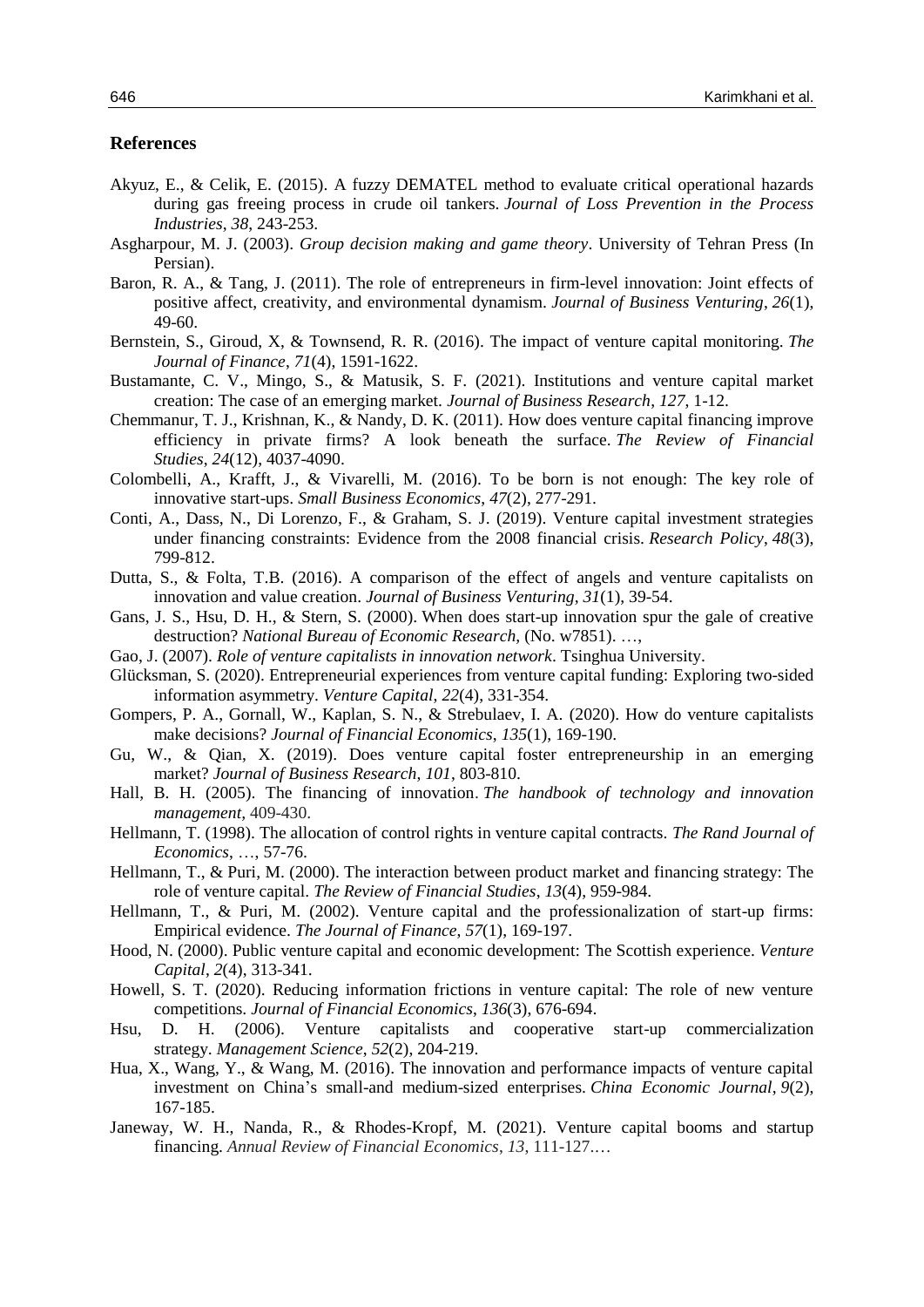- Karimkhani, M., Pakizeh, K., & Akhavan Anvari, M. R. (2018). Prioritizing factors affecting innovation of target firms from VCs perspective. *Journal of Entrepreneurship Development, 10*(4), 655-674. (In Persian)
- Kortum, S., & Lerner, J. (2001). *Does venture capital spur innovation?* Emerald Group Publishing Limited.
- Lerner, J. (1995). Venture capitalists and the oversight of private firms. *The Journal of Finance*, *50*(1), 301-318.
- Lerner, J., & Tag, J. (2013). Institutions and venture capital. *Industrial and Corporate Change*, *22*(1), 153-182.
- Lindsey, L. (2008). Blurring firm boundaries: The role of venture capital in strategic alliances. *The Journal of Finance*, *63*(3), 1137-1168.
- Maas, C., Steinhagen, P., Proksch, D., & Pinkwart, A. (2020). The role of innovation in venture capital and private equity investments in different investment phases. *Venture Capital*, *22*(1), 105-126.
- Manigart, S., Baeyens, K., & Van Hyfte, W. (2002). The survival of venture capital backed companies. *Venture Capital: An International Journal of Entrepreneurial Finance*, *4*(2), 103- 124.
- Mehregan, M. R., Razavi, S. M., and Akhavan Anvari, M. R. (2012). Identification and evaluation of strategic decisions in gas industry using DEMATEL method. *Iranian Journal of Management Studies*, *5*(2), 49–65.
- Mentes, A., Akyildiz, H., Yetkin, M., & Turkoglu, N. (2015). A FSA based fuzzy DEMATEL approach for risk assessment of cargo ships at coasts and open seas of Turkey. *Safety Science*, *79*, 1-10.
- Michelacci, C., & Suarez, J. (2004). Business creation and the stock market. *The Review of Economic Studies*, *71*(2), 459-481.
- Nguyen, G., & Vo, V. (2021). Asset liquidity and venture capital investment. *Journal of Corporate Finance*, *69*, 101963.
- Nordman, E. R., & Tolstoy, D. (2014). Does relationship psychic distance matter for the learning processes of internationalizing SMEs? *International Business Review*, *23*(1), 30-37.
- Peneder, M. (2014). The impact of venture capital on innovation behavior and firm growth. *In Perspectives on Financing Innovation, …,* 181-211. London: Routledge.
- Pérez-Luño, A., Wiklund, J., & Cabrera, R. V. (2011). The dual nature of innovative activity: How entrepreneurial orientation influences innovation generation and adoption. *Journal of Business Venturing*, *26*(5), 555-571.
- Ramón-Llorens, M., & Hernández-Cánovas, G. (2013). The venture capital contract and the institutional theory in a Spanish setting. *Intangible capital*, *9*(1), 322-340.
- Rosenbusch, N., Brinckmann, J., & Bausch, A. (2011). Is innovation always beneficial? A metaanalysis of the relationship between innovation and performance in SMEs. *Journal of Business Venturing*, *26*(4), 441-457.
- Sahlman, W. A. (1990). The structure and governance of venture-capital organizations. *Journal of Financial Economics*, *27*(2), 473-521.
- Seker, S., & Zavadskas, E. K. (2017). Application of fuzzy DEMATEL method for analyzing occupational risks on construction sites. *Sustainability*, *9*(11), 2083.
- Sorenson, O., & Stuart, T. E. (2001). Syndication networks and the spatial distribution of venture capital investments. *American Journal of Sociology*, *106*(6), 1546-1588.
- Stuart, T. E., Hoang, H., & Hybels, R. C. (1999). Interorganizational endorsements and the performance of entrepreneurial ventures. *Administrative Science Quarterly*, *44*(2), 315-349.
- Teker, D., Teker, S., & Teraman, Ö. (2016). Venture capital markets: A cross country analysis. *Procedia Economics and Finance*, *38*, 213-218.
- Tung, L. T., & Binh, Q. M. Q. (2021). The impact of R&D expenditure on firm performance in emerging markets: Evidence from the Vietnamese listed companies. *Asian Journal of Technology Innovation*, …, 1-19.
- Ueda, M. (2004). Banks versus venture capital: Project evaluation, screening, and expropriation. *The Journal of Finance*, *59*(2), 601-621.